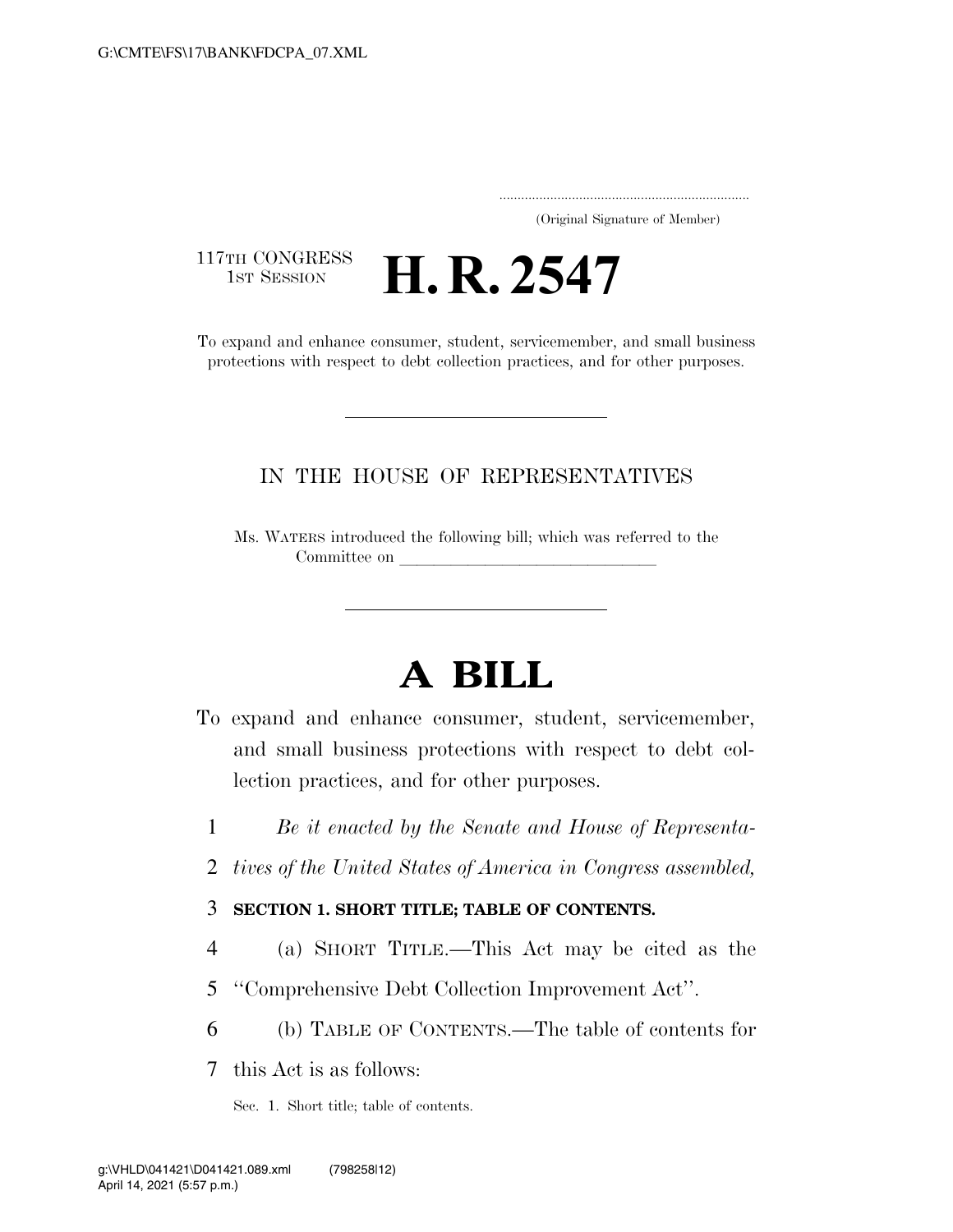#### TITLE I—SMALL BUSINESS LENDING FAIRNESS ACT

- Sec. 101. Short title.
- Sec. 102. Obligor transactions.
- Sec. 103. Enforcement of security interests.

### TITLE II —FAIR DEBT COLLECTION PRACTICES FOR SERVICEMEMBERS ACT

- Sec. 201. Short title.
- Sec. 202. Enhanced protection against debt collector harassment of servicemembers.
- Sec. 203. GAO study and report.

#### TITLE III—PRIVATE LOAN DISABILITY DISCHARGE ACT

- Sec. 301. Short title.
- Sec. 302. Protections for obligors and cosigners in case of death or total and permanent disability.

#### TITLE IV—CONSUMER PROTECTION FOR MEDICAL DEBT COLLECTIONS ACT

- Sec. 401. Short title.
- Sec. 402. Amendments to the Fair Debt Collection Practices Act.
- Sec. 403. Prohibition on consumer reporting agencies reporting certain medical debt.
- Sec. 404. Requirements for furnishers of medical debt information.

#### TITLE V—ENDING DEBT COLLECTION HARASSMENT ACT

- Sec. 501. Short title.
- Sec. 502. Consumer protections relating to debt collection practices.

#### TITLE VI—STOP DEBT COLLECTION ABUSE ACT

- Sec. 601. Short title.
- Sec. 602. Definitions.
- Sec. 603. Debt collection practices for debt collectors hired by Federal agencies.
- Sec. 604. Unfair practices.
- Sec. 605. GAO study and report.

#### TITLE VII—DEBT COLLECTION PRACTICES HARMONIZATION ACT

- Sec. 701. Short title.
- Sec. 702. Award of damages.
- Sec. 703. Prohibition on the referral of emergency individual assistance debt.

#### TITLE VIII—NON-JUDICIAL FORECLOSURE DEBT COLLECTION CLARIFICATION ACT

Sec. 801. Short title. Sec. 802. Enforcement of security interests.

#### TITLE IX—EFFECTIVE DATE

Sec. 901. Effective date.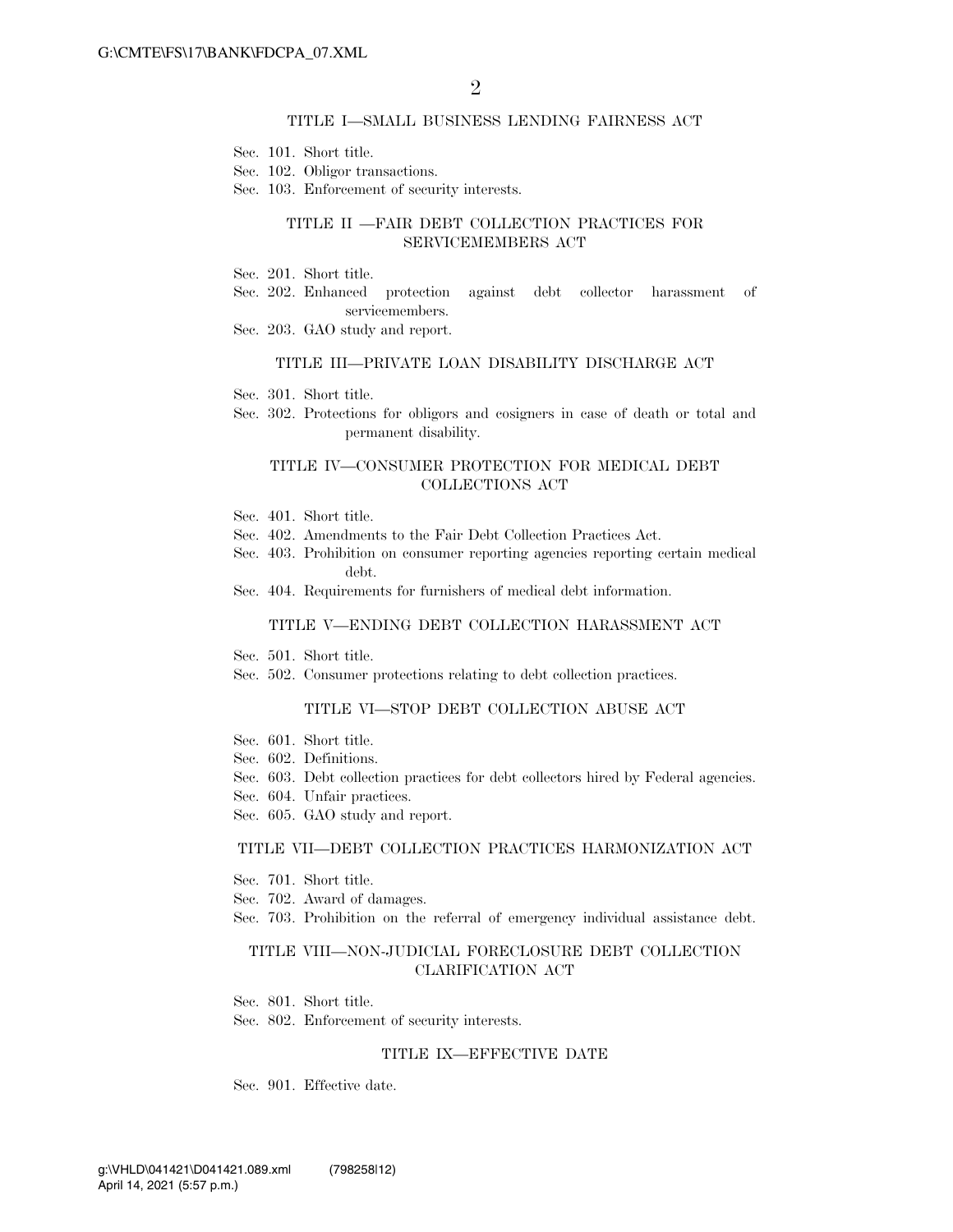## **TITLE I—SMALL BUSINESS LENDING FAIRNESS ACT**

### **SEC. 101. SHORT TITLE.**

 This title may be cited as the ''Small Business Lend-ing Fairness Act''.

### **SEC. 102. OBLIGOR TRANSACTIONS.**

 (a) IN GENERAL.—Chapter 2 of the Truth in Lend- ing Act (15 U.S.C. 1631 et seq.) is amended by adding at the end the following:

### **''§ 140B. Unfair credit practices**

11 "(a) IN GENERAL.—In connection with the extension of credit or creation of debt in or affecting commerce, as defined in section 4 of the Federal Trade Commission Act (15 U.S.C. 44), including any advance of funds or sale or assignment of future income or receivables that may or may not be credit, no person may directly or indirectly take or receive from another person an obligation that con- stitutes or contains a cognovit or confession of judgment (for purposes other than executory process in the State of Louisiana), warrant of attorney, or other waiver of the right to notice and the opportunity to be heard in the event of suit or process thereon.

 ''(b) EXEMPTION.—The exemption in section 104(1) shall not apply to this section.''.

(b) TECHNICAL AND CONFORMING AMENDMENTS.—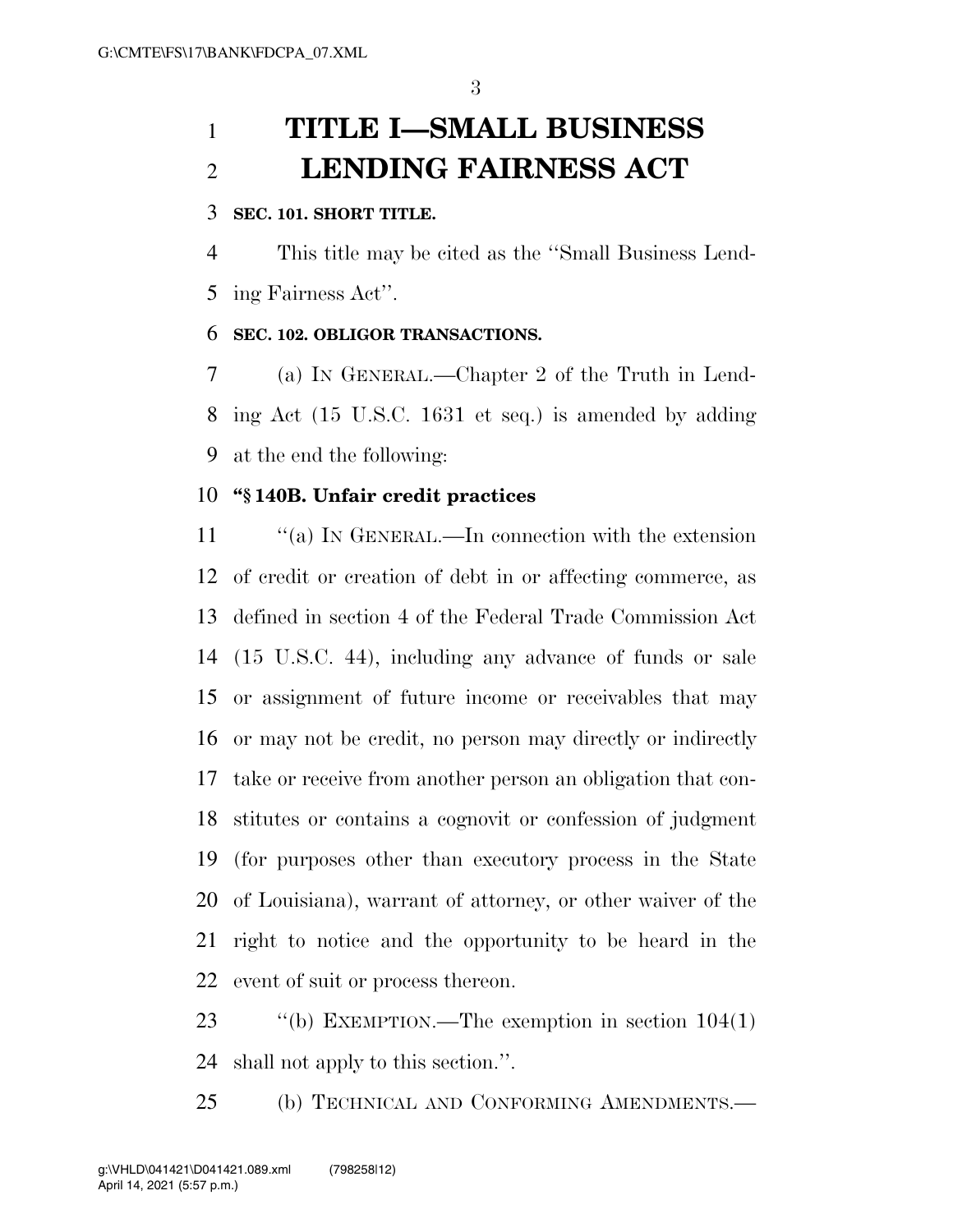| $\mathbf{1}$   | $(1)$ Section 130(a) of the Truth in Lending Act              |
|----------------|---------------------------------------------------------------|
| $\overline{2}$ | $(15 \text{ U.S.C. } 1640)$ is amended by striking "creditor" |
| 3              | each place the term appears and inserting "person".           |
| $\overline{4}$ | $(2)$ The table of sections in chapter 2 of the               |
| 5              | Truth in Lending Act (15 U.S.C. 1631 et seq.) is              |
| 6              | amended by adding at the end the following:                   |
|                | "140B. Unfair credit practices.".                             |
| 7              | SEC. 103. ENFORCEMENT OF SECURITY INTERESTS.                  |
| 8              | Section 103 of the Truth in Lending Act (15 U.S.C.            |
| 9              | 1602) is amended by adding at the end the following:          |
| 10             | "(ff) The term 'debt' means any obligation of a per-          |
| 11             | son to pay to another person money—                           |
| 12             | $\lq(1)$ regardless of whether such obligation is             |
| 13             | absolute or contingent;                                       |
| 14             | $\lq(2)$ that includes the right of the person pro-           |
| 15             | viding the money to an equitable remedy for breach            |
| 16             | of performance if the breach gives rise to a right to         |
| 17             | payment; and                                                  |
| 18             | "(3) regardless of whether the obligation or                  |
| 19             | right to an equitable remedy described in paragraph           |
| 20             | (2) has been reduced to judgment, fixed, contingent,          |
| 21             | matured, unmatured, disputed, undisputed, recourse,           |
| 22             | nonrecourse, secured, or unsecured.".                         |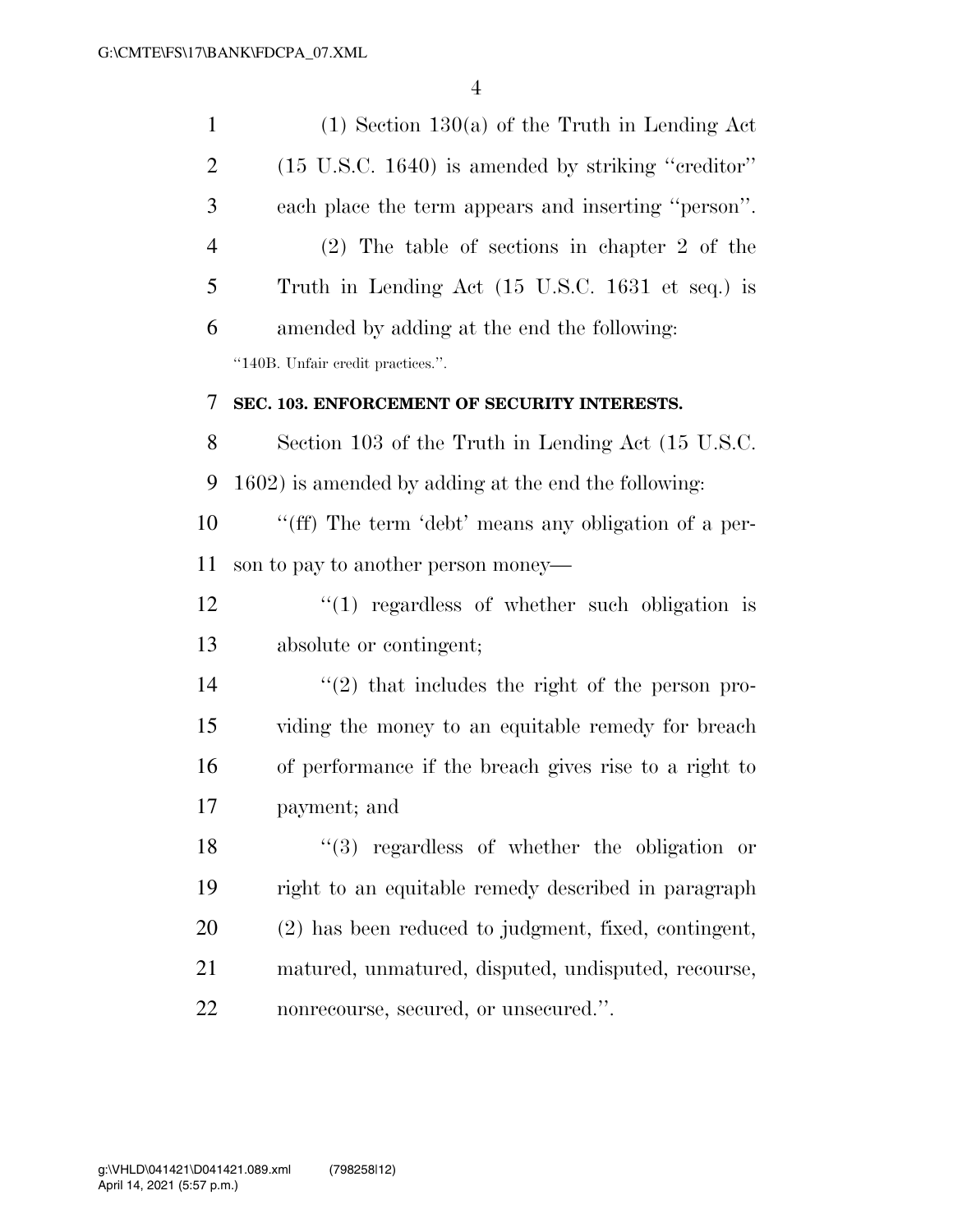## **TITLE II —FAIR DEBT COLLEC- TION PRACTICES FOR SERVICEMEMBERS ACT**

### **SEC. 201. SHORT TITLE.**

 This title may be cited as the ''Fair Debt Collection Practices for Servicemembers Act''.

 **SEC. 202. ENHANCED PROTECTION AGAINST DEBT COL- LECTOR HARASSMENT OF SERVICEMEMBERS.** 

 (a) COMMUNICATION IN CONNECTION WITH DEBT COLLECTION.—Section 805 of the Fair Debt Collection Practices Act (15 U.S.C. 1692c) is amended by adding at the end the following:

 ''(e) COMMUNICATIONS CONCERNING SERVICEMEM-BER DEBTS.—

 ''(1) DEFINITION.—In this subsection, the term 'covered member' means—

18  $\langle (A)$  a covered member or a dependent as defined in section 987(i) of title 10, United States Code; and

 $((B)(i)$  an individual who was separated, discharged, or released from duty described in such section 987(i)(1), but only during the 365- day period beginning on the date of separation, discharge, or release; or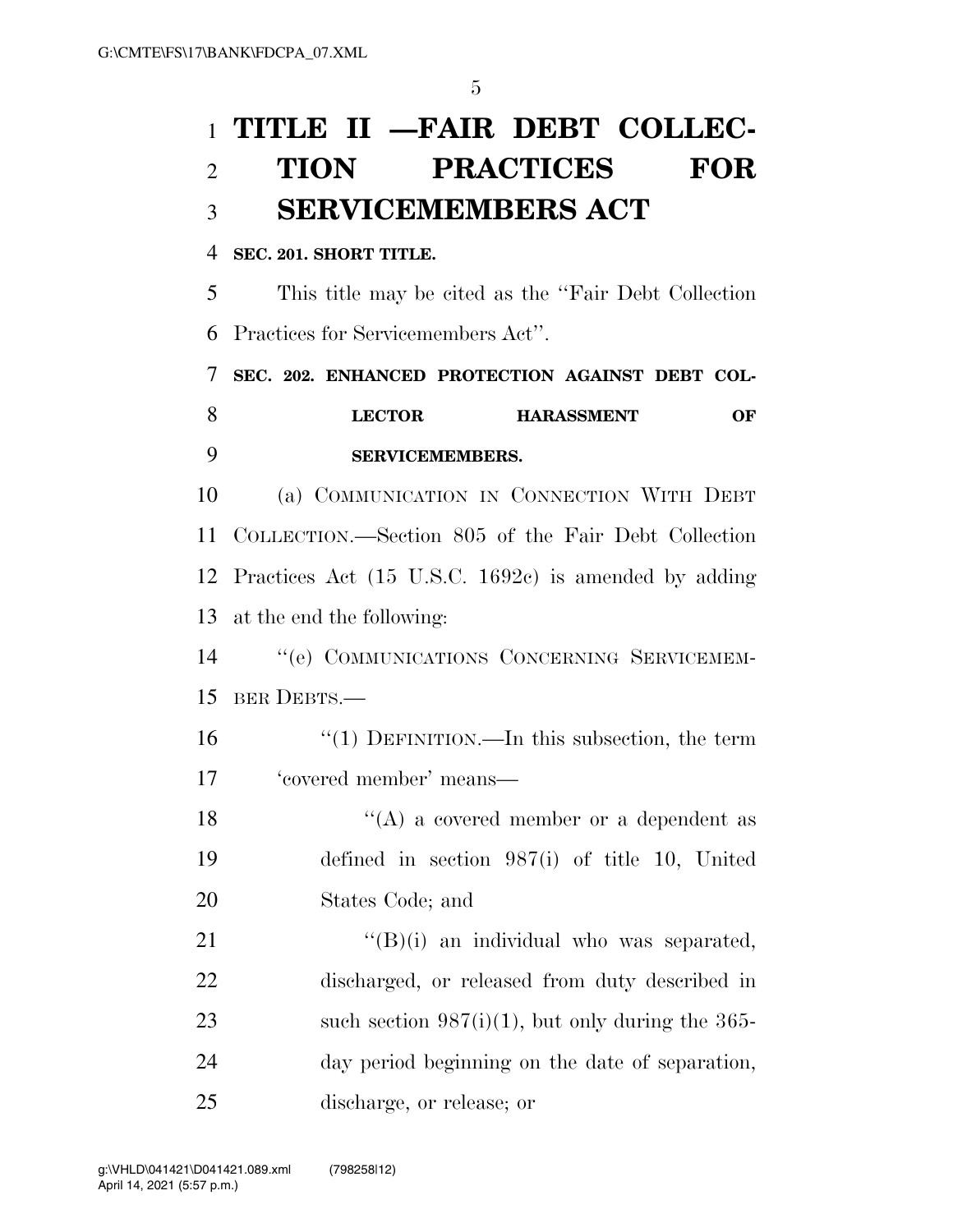| $\mathbf{1}$   | "(ii) a person, with respect to an individual               |
|----------------|-------------------------------------------------------------|
| $\overline{2}$ | described in clause (i), described in subpara-              |
| 3              | graph $(A)$ , $(D)$ , $(E)$ , or $(I)$ of section $1072(2)$ |
| $\overline{4}$ | of title 10, United States Code.                            |
| 5              | "(2) PROHIBITIONS.—A debt collector may not,                |
| 6              | in connection with the collection of any debt of a          |
| $\overline{7}$ | covered member—                                             |
| 8              | $\lq\lq$ threaten to have the covered member                |
| 9              | reduced in rank;                                            |
| 10             | $\lq\lq (B)$ threaten to have the covered mem-              |
| 11             | ber's security clearance revoked; or                        |
| 12             | $\cdot$ (C) threaten to have the covered member             |
| 13             | prosecuted under chapter 47 of title 10, United             |
| 14             | States Code (the Uniform Code of Military Jus-              |
| 15             | tice).".                                                    |
| 16             | (b) UNFAIR PRACTICES.—Section 808 of the Fair               |
| 17             | Debt Collection Practices Act (15 U.S.C. 1692f) is amend-   |
| 18             | ed by adding at the end the following:                      |
| 19             | $\lq(9)$ The representation to any covered member           |
| 20             | (as defined under section $805(e)(1)$ ) that failure to     |
| 21             | cooperate with a debt collector will result in—             |
| 22             | $\lq\lq$ a reduction in rank of the covered                 |
| 23             | member;                                                     |
| 24             | $\lq\lq (B)$ a revocation of the covered member's           |
| 25             | security clearance; or                                      |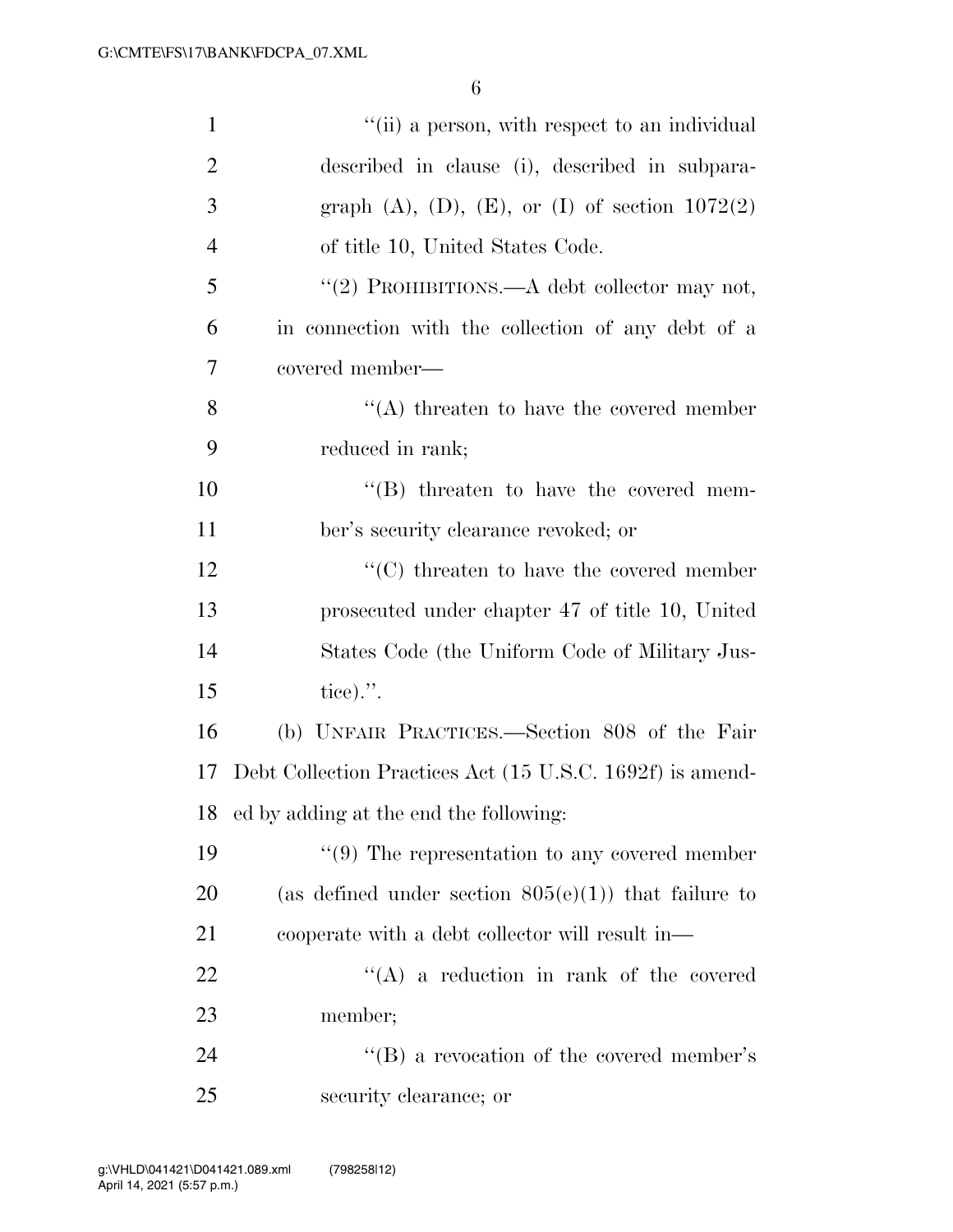1  $\langle ^{\prime}(C) \rangle$  prosecution under chapter 47 of title 10, United States Code (the Uniform Code of Military Justice).''.

### **SEC. 203. GAO STUDY AND REPORT.**

 (a) STUDY.—The Comptroller General of the United States shall conduct a study on the impact of debt collec- tion on covered members (as defined under section 805(e)(1) of the Fair Debt Collection Practices Act, as added by section 202), which shall—

 (1) identify types of false, deceptive, misleading, unfair, abusive, and harassing debt collection prac- tices experienced by covered members and make rec-ommendations to eliminate these practices;

 (2) identify collection practices of creditors and debt collectors experienced by covered members;

 (3) discuss the effect of these practices on mili-tary readiness; and

 (4) discuss any national security implications, including the extent to which covered members with security clearances would be impacted by uncollected debt.

 (b) REPORT.—Not later than one year after the date of enactment of this Act, the Comptroller General of the United States shall submit to Congress a report on the completed study required under subsection (a).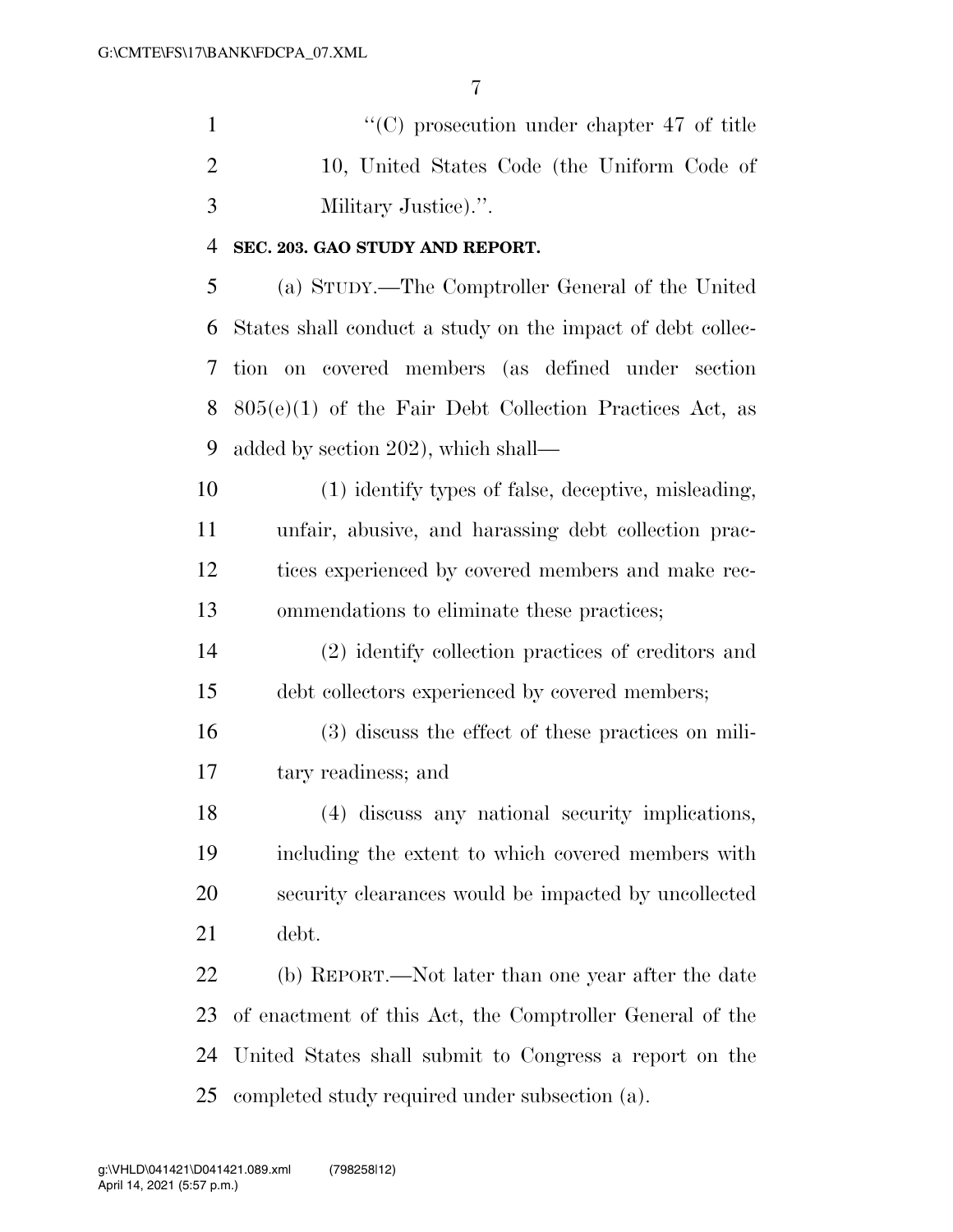## **TITLE III—PRIVATE LOAN DISABILITY DISCHARGE ACT**

### **SEC. 301. SHORT TITLE.**

11 (1) in paragraph  $(2)$ —

 This title may be cited as the ''Private Loan Dis-ability Discharge Act of 2021''.

 **SEC. 302. PROTECTIONS FOR OBLIGORS AND COSIGNERS IN CASE OF DEATH OR TOTAL AND PERMANENT DISABILITY.** 

9 (a) IN GENERAL.—Section  $140(g)$  of the Truth in 10 Lending Act (15 U.S.C. 1650 $(g)$ ) is amended—

 (A) in the heading, by striking ''IN CASE 13 OF DEATH OF BORROWER";

 (B) in subparagraph (A), by inserting after ''of the death'', the following: ''or total and per-manent disability''; and

 (C) in subparagraph (C), by inserting after ''of the death'', the following: ''or total and per-manent disability''; and

(2) by adding at the end the following:

21 ''(3) DISCHARGE IN CASE OF DEATH OR TOTAL AND PERMANENT DISABILITY OF BORROWER.—The holder of a private education loan shall, when noti- fied of the death or total and permanent disability of a student obligor, discharge the liability of the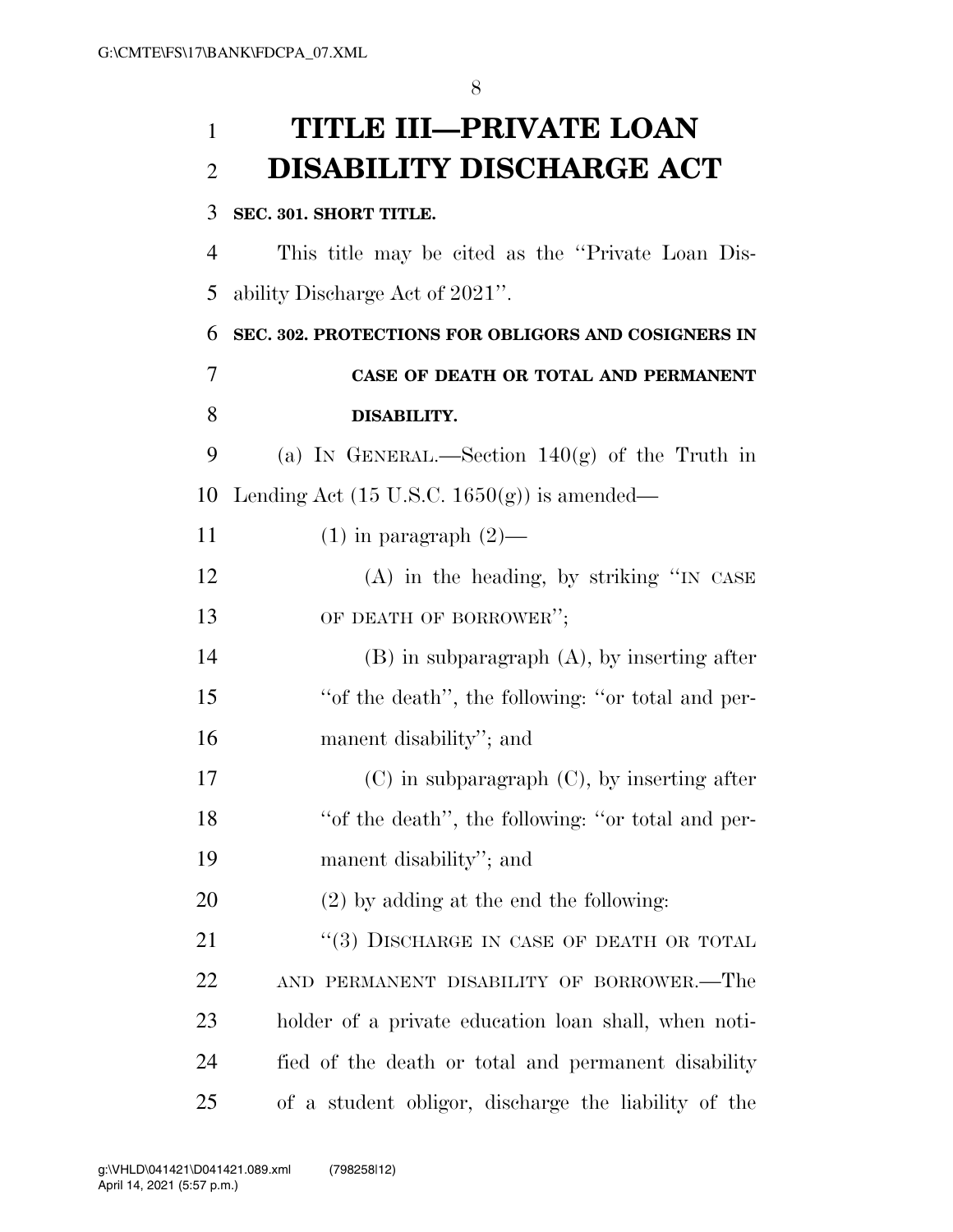student obligor on the loan and may not, after such notification—

 ''(A) attempt to collect on the outstanding liability of the student obligor; and

 ''(B) in the case of total and permanent disability, monitor the disability status of the student obligor at any point after the date of discharge.

9 "(4) PRIVATE DISCHARGE IN CASES OF CER- TAIN DISCHARGE FOR DEATH OR DISABILITY.—The holder of a private education loan shall, when noti- fied of the discharge of liability of a student obligor 13 on a loan described under section  $108(f)(5)(A)$  of the Internal Revenue Code of 1986, discharge any li- ability of the student obligor (and any cosigner) on any private education loan which the private edu- cation loan holder holds and may not, after such no-tification—

19  $\langle (A)$  attempt to collect on the outstanding liability of the student obligor; and

21 ''(B) in the case of total and permanent disability, monitor the disability status of the student obligor at any point after the date of discharge.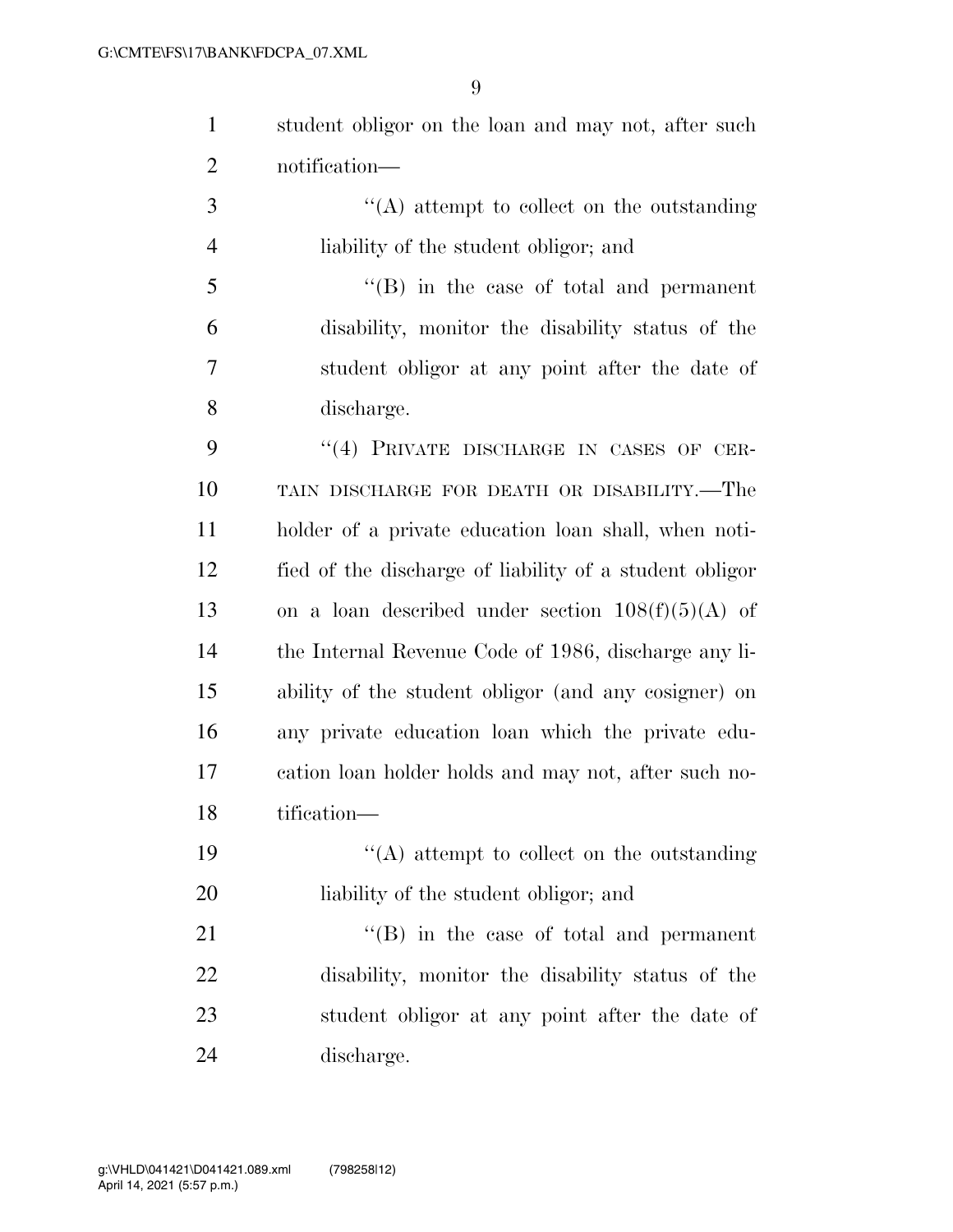''(5) TOTAL AND PERMANENT DISABILITY DE- FINED.—For the purposes of this subsection and with respect to an individual, the term 'total and permanent disability' means the individual is totally and permanently disabled, as such term is defined in section 685.102(b) of title 34, Code of Federal Reg-ulations.''.

 (b) RULEMAKING.—The Director of the Bureau of Consumer Financial Protection may issue rules to imple- ment the amendments made by subsection (a) as the Di-rector determines appropriate.

## **TITLE IV—CONSUMER PROTEC- TION FOR MEDICAL DEBT COLLECTIONS ACT**

### **SEC. 401. SHORT TITLE.**

 This title may be cited as the ''Consumer Protection for Medical Debt Collections Act''.

 **SEC. 402. AMENDMENTS TO THE FAIR DEBT COLLECTION PRACTICES ACT.** 

 (a) DEFINITION.—Section 803 of the Fair Debt Col- lection Practices Act (15 U.S.C. 1692a) is amended by adding at the end the following:

23 ''(9) The term 'medical debt' means a debt arising from the receipt of medical services, products, or devices.''.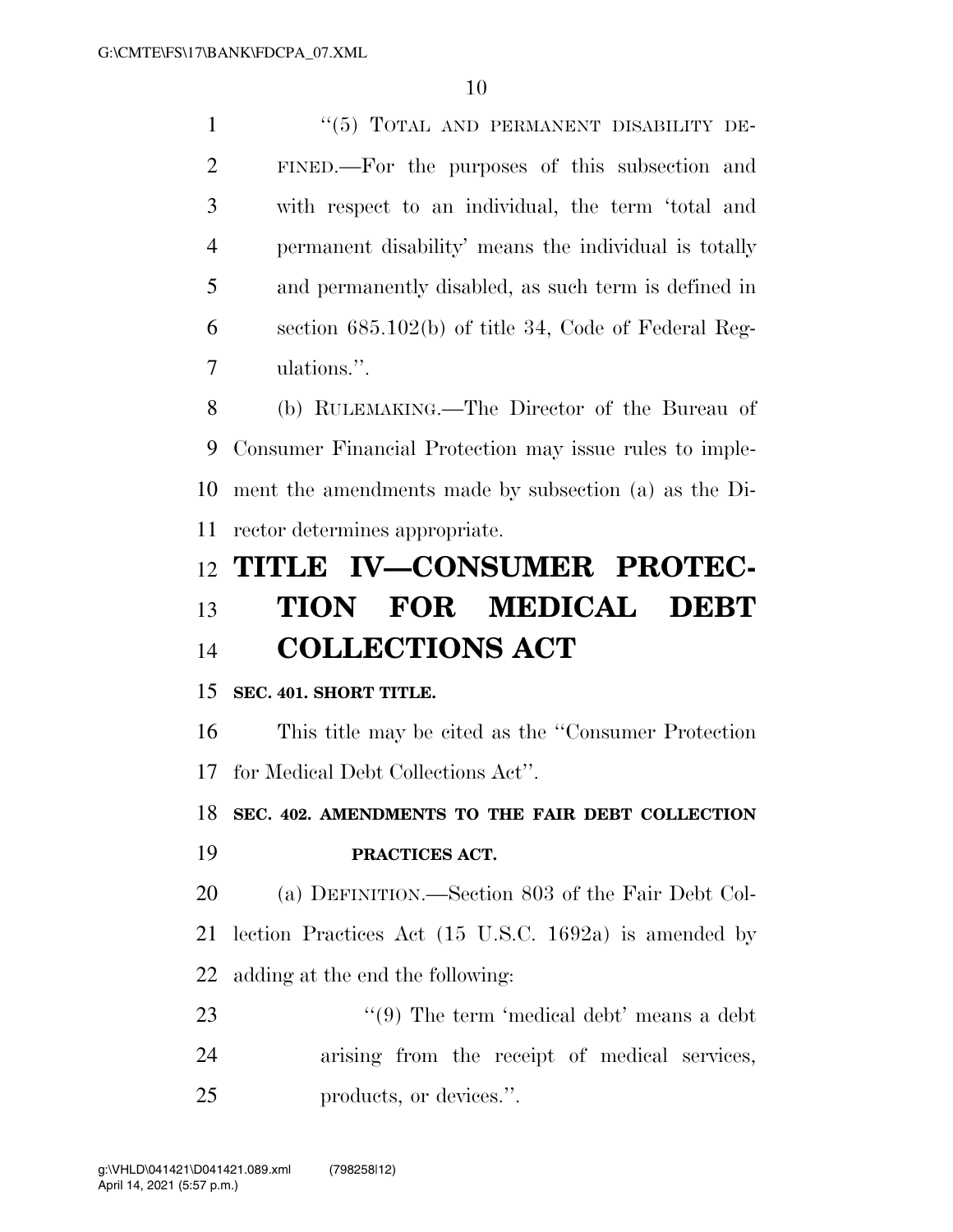(b) UNFAIR PRACTICES.—Section 808 of the Fair Debt Collection Practices Act (15 U.S.C. 1692f), as amended by section 202(b), is amended by adding at the end the following:

 ''(10) Engaging in activities to collect or attempting to collect a medical debt owed or due or asserted to be owed or due by a con- sumer, before the end of the 2-year period be- ginning on the date that the first payment with 10 respect to such medical debt is due.".

## **SEC. 403. PROHIBITION ON CONSUMER REPORTING AGEN-CIES REPORTING CERTAIN MEDICAL DEBT.**

 (a) DEFINITION.—Section 603 of the Fair Credit Re- porting Act (15 U.S.C. 1681a) is amended by adding at the end the following:

 ''(bb) MEDICAL DEBT.—The term 'medical debt' means a debt arising from the receipt of medical services, products, or devices.

 ''(cc) MEDICALLY NECESSARY PROCEDURE.—The term 'medically necessary procedure' means—

21 ''(1) health care services or supplies needed to diagnose or treat an illness, injury, condition, dis- ease, or its symptoms and that meet accepted stand-ards of medicine; and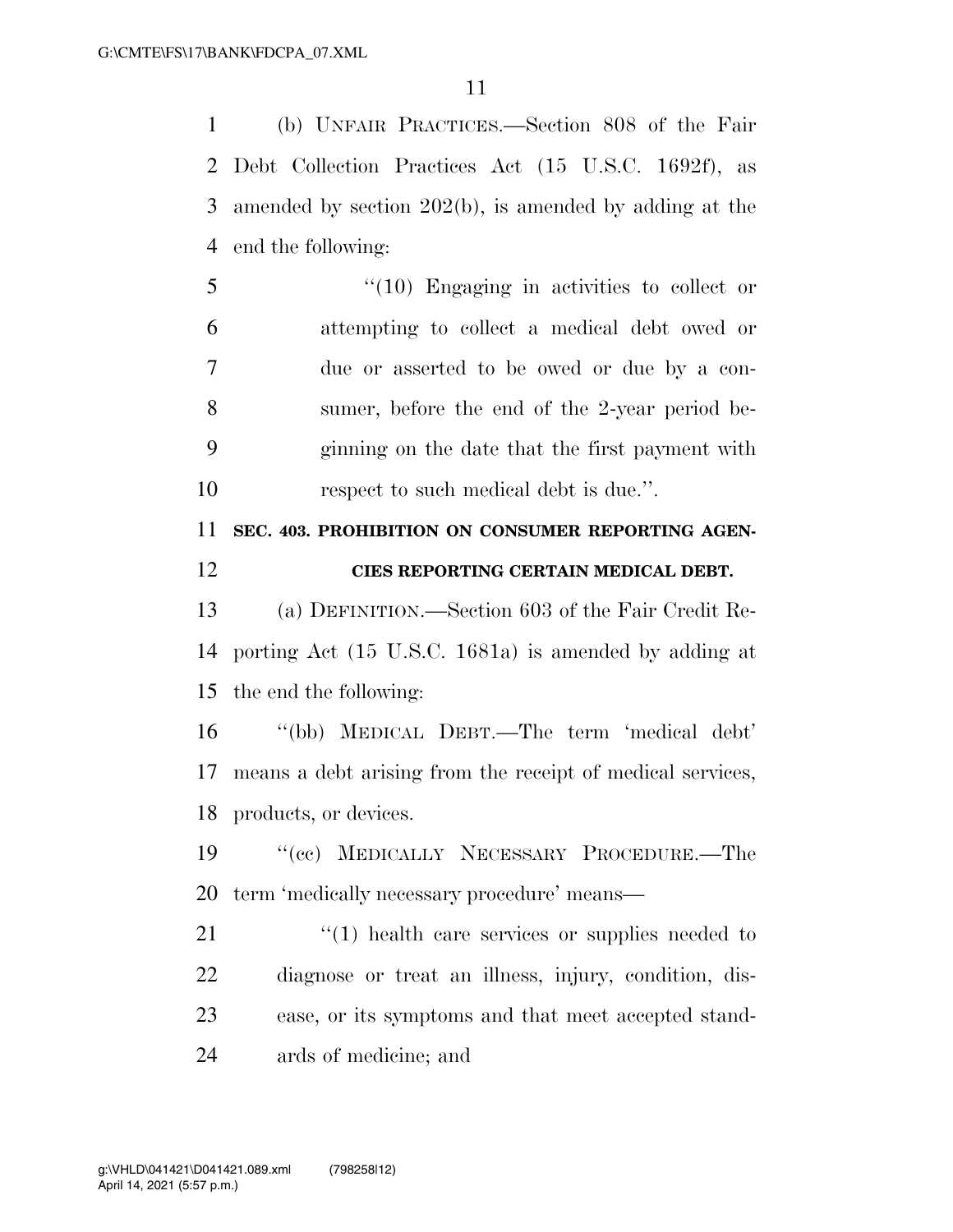1 ''(2) health care to prevent illness or detect ill- ness at an early stage, when treatment is likely to work best (including preventive services such as pap tests, flu shots, and screening mammograms).''. (b) IN GENERAL.—Section 605(a) of the Fair Credit 6 Reporting Act  $(15 \text{ U.S.C. } 1681c(a))$  is amended by adding at the end the following new paragraphs: 8 "(9) Any information related to a debt arising from a medically necessary procedure.  $\frac{10}{10}$  Any information related to a medical debt, if the date on which such debt was placed for collection, charged to profit or loss, or subjected to any similar action antedates the report by less than 365 calendar days.''. **SEC. 404. REQUIREMENTS FOR FURNISHERS OF MEDICAL DEBT INFORMATION.**  (a) ADDITIONAL NOTICE REQUIREMENTS FOR MED- ICAL DEBT.—Section 623 of the Fair Credit Reporting Act (15 U.S.C. 1681s-2) is amended by adding at the end the following: 21 ""(f) ADDITIONAL NOTICE REQUIREMENTS FOR MED- ICAL DEBT.—Before furnishing information regarding a medical debt of a consumer to a consumer reporting agen- cy, the person furnishing the information shall send a statement to the consumer that includes the following: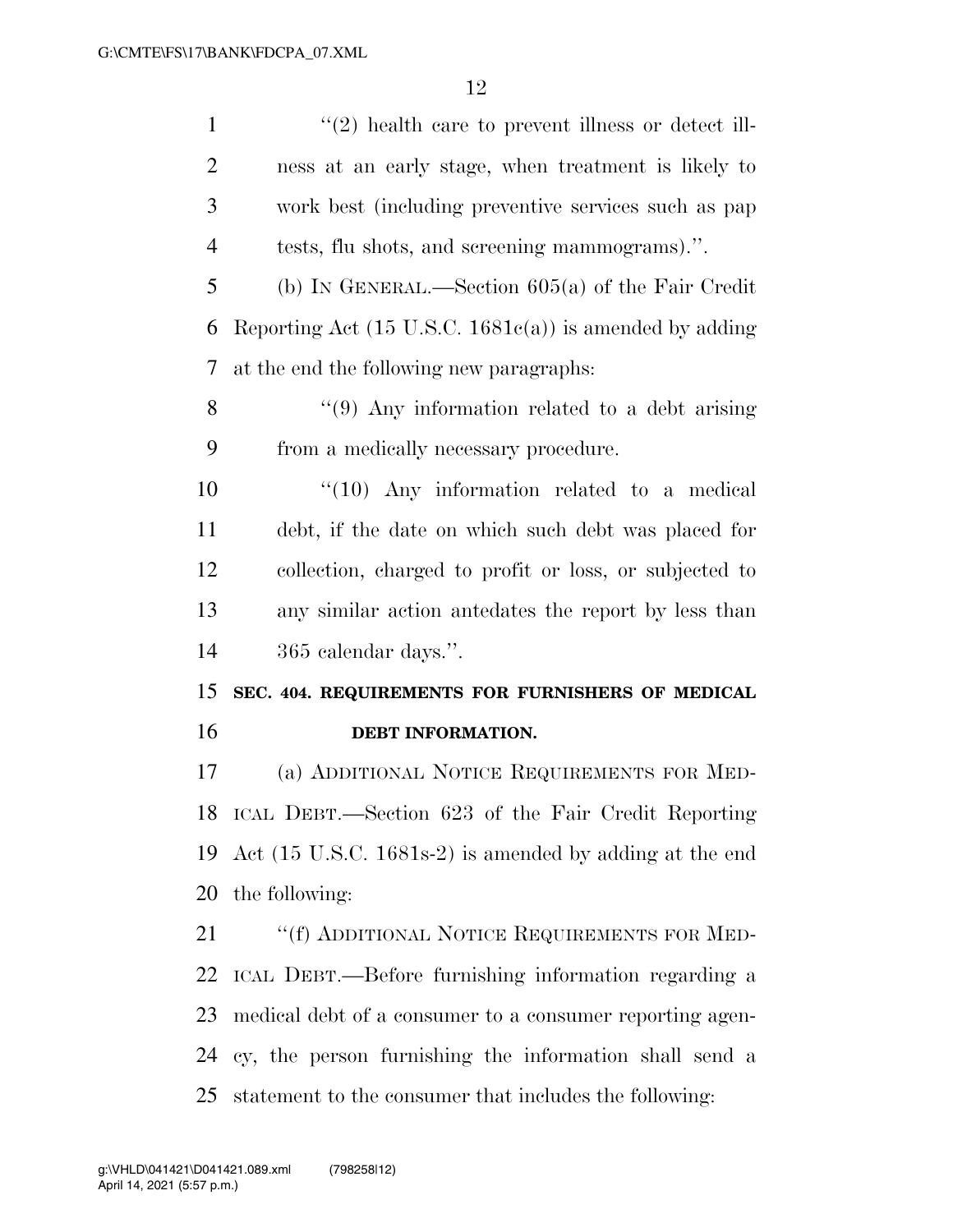| $\mathbf{1}$   | $\cdot$ (1) A notification that the medical debt—       |
|----------------|---------------------------------------------------------|
| $\overline{2}$ | $\lq\lq$ may not be included on a consumer              |
| 3              | report made by a consumer reporting agency              |
| $\overline{4}$ | until the later of the date that is 365 days            |
| 5              | after—                                                  |
| 6              | "(i) the date on which the person                       |
| 7              | sends the statement;                                    |
| 8              | "(ii) with respect to the medical debt                  |
| 9              | of a borrower demonstrating hardship, a                 |
| 10             | date determined by the Director of the Bu-              |
| 11             | reau; or                                                |
| 12             | "(iii) the date described under section                 |
| 13             | $605(a)(10)$ ; and                                      |
| 14             | "(B) may not ever be included on a con-                 |
| 15             | sumer report made by a consumer reporting               |
| 16             | agency, if the medical debt arises from a medi-         |
| 17             | cally necessary procedure.                              |
| 18             | $\lq(2)$ A notification that, if the debt is settled or |
| 19             | paid by the consumer or an insurance company be-        |
| 20             | fore the end of the period described under paragraph    |
| 21             | $(1)(A)$ , the debt may not be reported to a consumer   |
| 22             | reporting agency.                                       |
| 23             | $``(3)$ A notification that the consumer may—           |
| 24             | $\lq\lq$ communicate with an insurance com-             |
| 25             | pany to determine coverage for the debt; or             |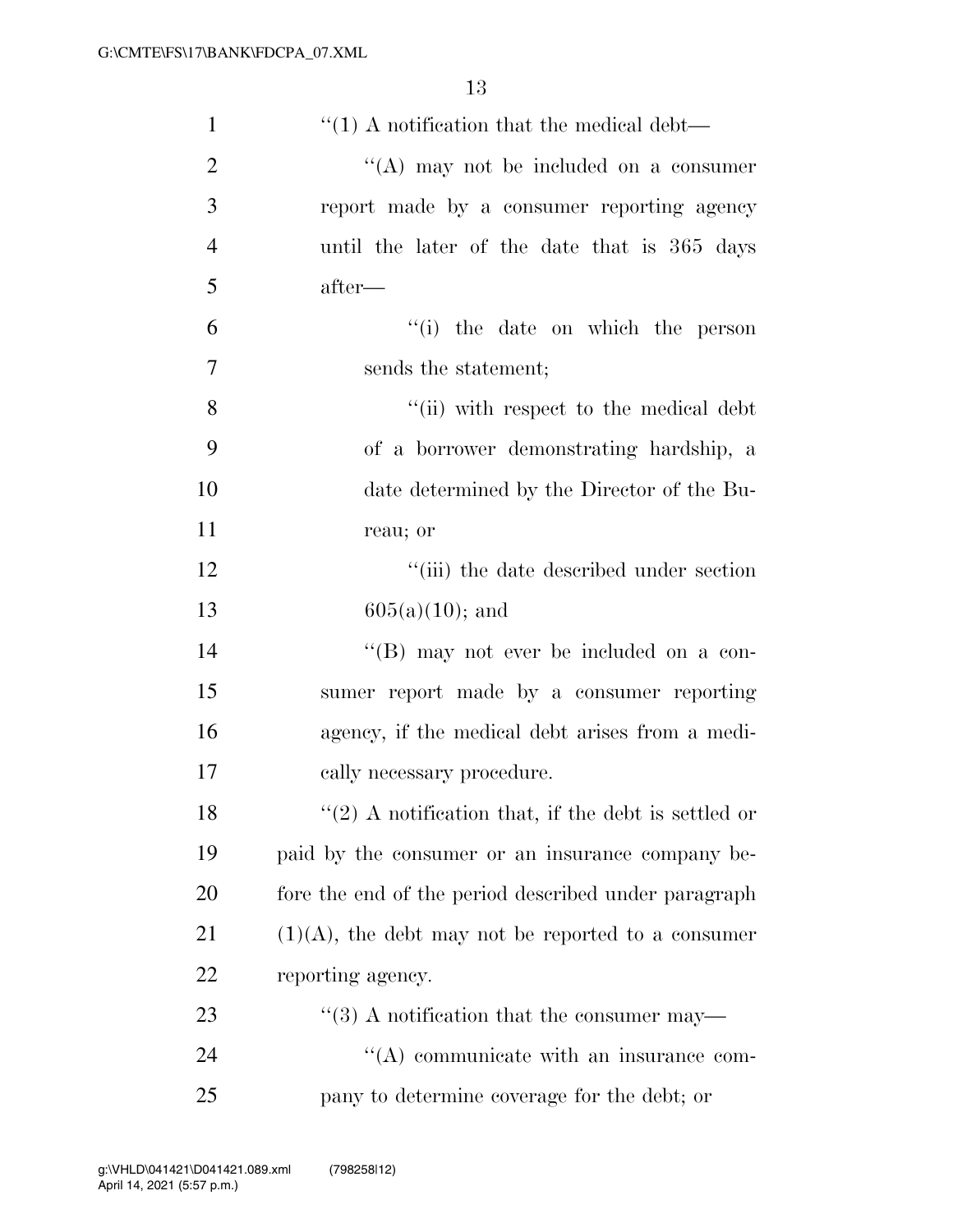1  $\langle$  (B) apply for financial assistance.".

 (b) FURNISHING OF MEDICAL DEBT INFORMA- TION.—Section 623 of the Fair Credit Reporting Act (15 U.S.C. 1681s-2), as amended by subsection (a), is further amended by adding at the end the following:

 ''(g) FURNISHING OF MEDICAL DEBT INFORMA-TION.—

8 "(1) PROHIBITION ON REPORTING DEBT RE- LATED TO MEDICALLY NECESSARY PROCEDURES.— No person shall furnish any information to a con- sumer reporting agency regarding a debt arising from a medically necessary procedure.

13 "(2) TREATMENT OF OTHER MEDICAL DEBT IN- FORMATION.—With respect to a medical debt not described under paragraph (1), no person shall fur- nish any information to a consumer reporting agen- cy regarding such debt before the end of the 365- day period beginning on the later of—

19  $((A)$  the date on which the person sends the statement described under subsection (f) to 21 the consumer;

22 ''(B) with respect to the medical debt of a borrower demonstrating hardship, a date deter-mined by the Director of the Bureau; or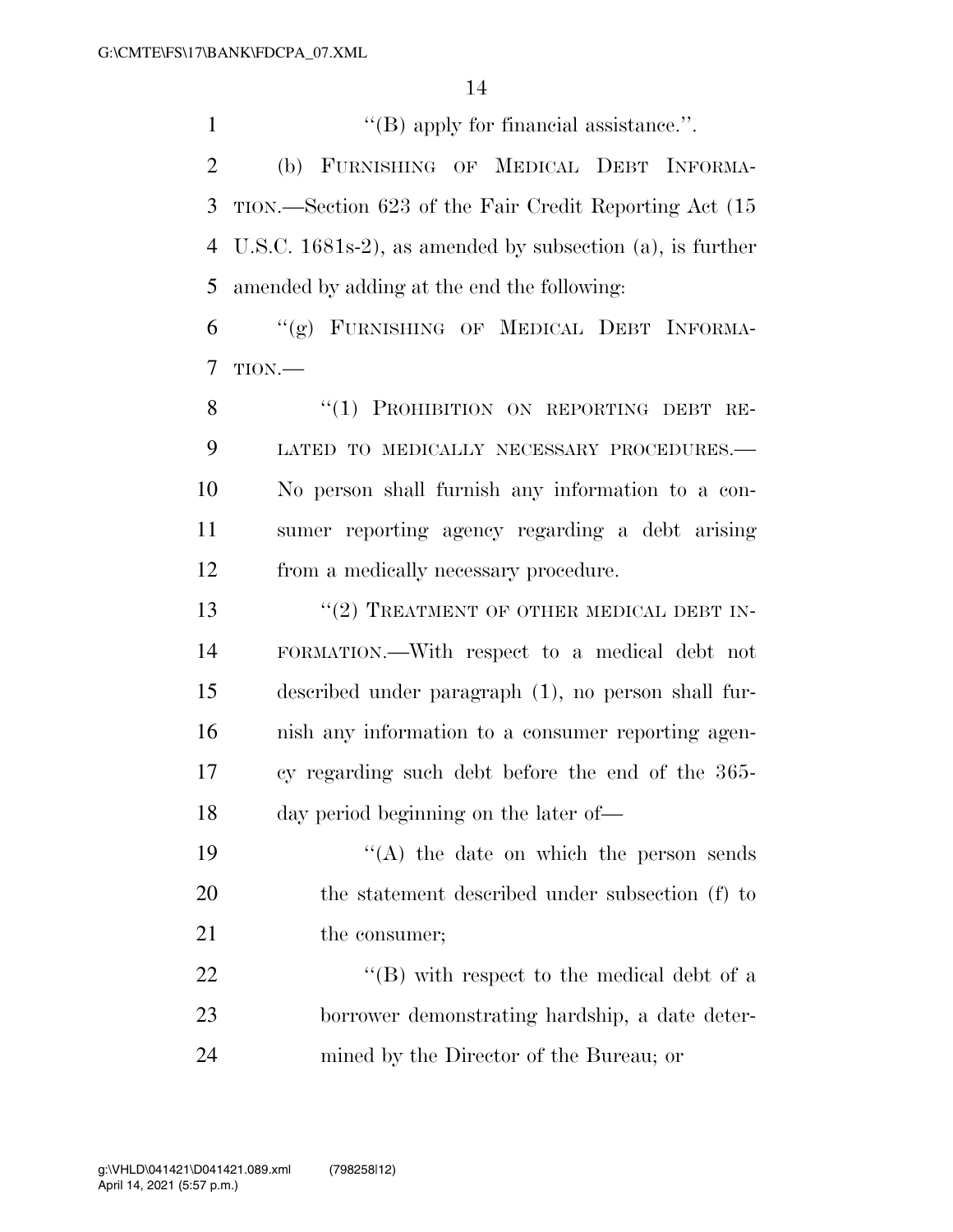1  $\cdot$  ''(C) the date described in section 2  $605(a)(10)$ .

3 "(3) TREATMENT OF SETTLED OR PAID MED- ICAL DEBT.—With respect to a medical debt not de- scribed under paragraph (1), no person shall furnish any information to a consumer reporting agency re- garding such debt if the debt is settled or paid by the consumer or an insurance company before the end of the 365-day period described under para-graph (2).

11 ''(4) BORROWER DEMONSTRATING HARDSHIP DEFINED.—In this subsection, and with respect to a medical debt, the term 'borrower demonstrating hardship' means a borrower or a class of borrowers who, as determined by the Director of the Bureau, is facing or has experienced extenuating life cir- cumstances or events that result in severe financial or personal barriers such that the borrower or class of borrowers does not have the capacity to repay the medical debt.''.

# **TITLE V—ENDING DEBT**

**COLLECTION HARASSMENT ACT** 

### **SEC. 501. SHORT TITLE.**

 This title may be cited as the ''Ending Debt Collec-tion Harassment Act of 2021''.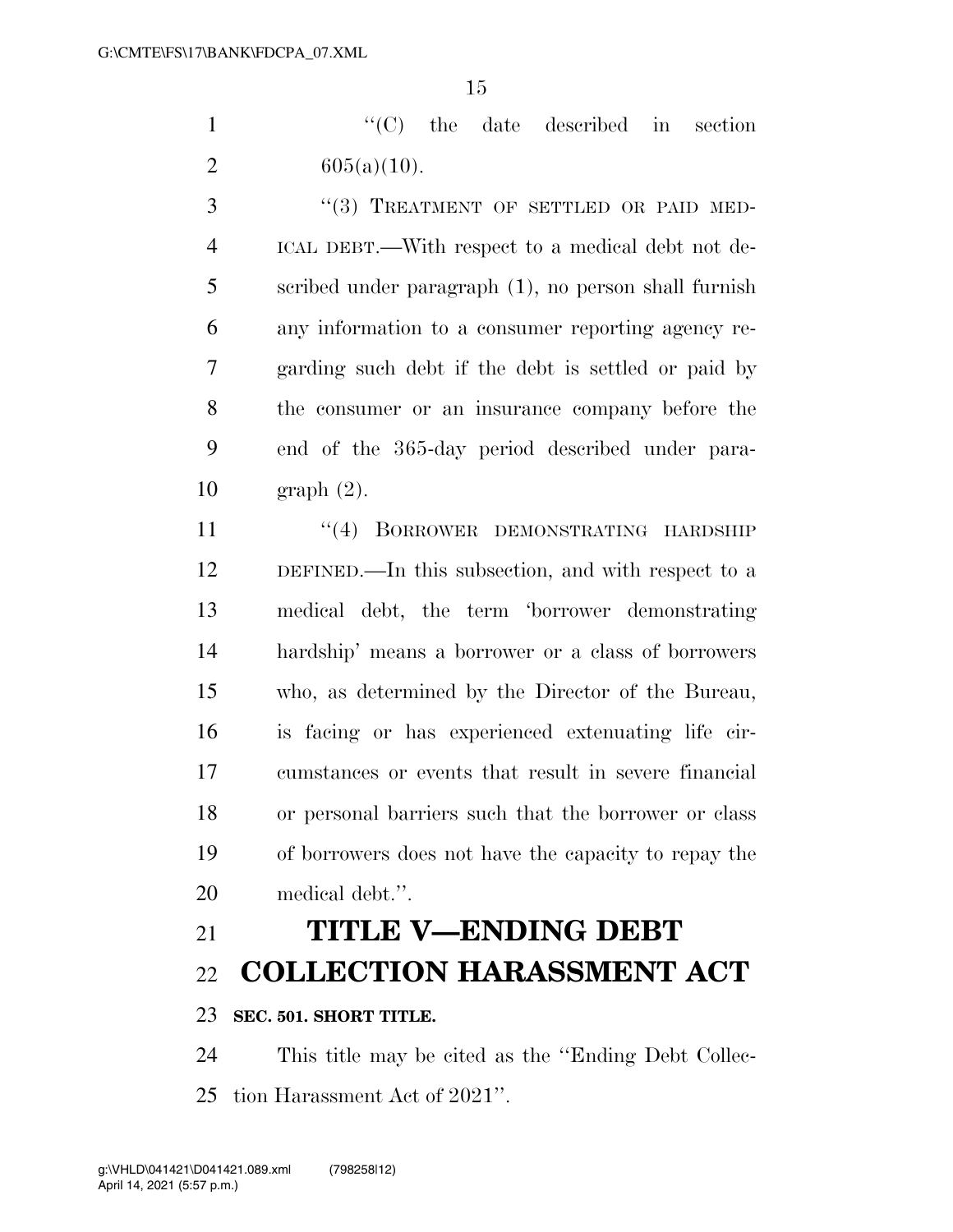**SEC. 502. CONSUMER PROTECTIONS RELATING TO DEBT COLLECTION PRACTICES.**  (a) REPORTS ON DEBT COLLECTION COMPLAINTS AND ENFORCEMENT ACTIONS.— 5 (1) SEMI-ANNUAL REPORT.—Section  $1016(c)$  of the Consumer Financial Protection Act of 2010 (12 U.S.C. 5496(c)) is amended— 8 (A) in paragraph  $(8)$ , by striking "and" at the end; (B) in paragraph (9), by striking the pe- riod at the end and inserting a semicolon; and (C) by adding at the end the following: 13 ''(10) an analysis of the consumer complaints received by the Bureau with respect to debt collec- tion, including a State-by-State breakdown of such complaints; and 17 ''(11) a list of enforcement actions taken against debt collectors during the preceding year.''. (2) ANNUAL REPORT.—Section 815(a) of the Fair Debt Collection Practices Act (15 U.S.C.  $21 \t 1692m(a)$  is amended by adding at the end the fol- lowing new sentence: ''Each such report shall also include an analysis of the impact of electronic com-

munications by debt collectors on consumer experi-

ences with debt collection, including a consideration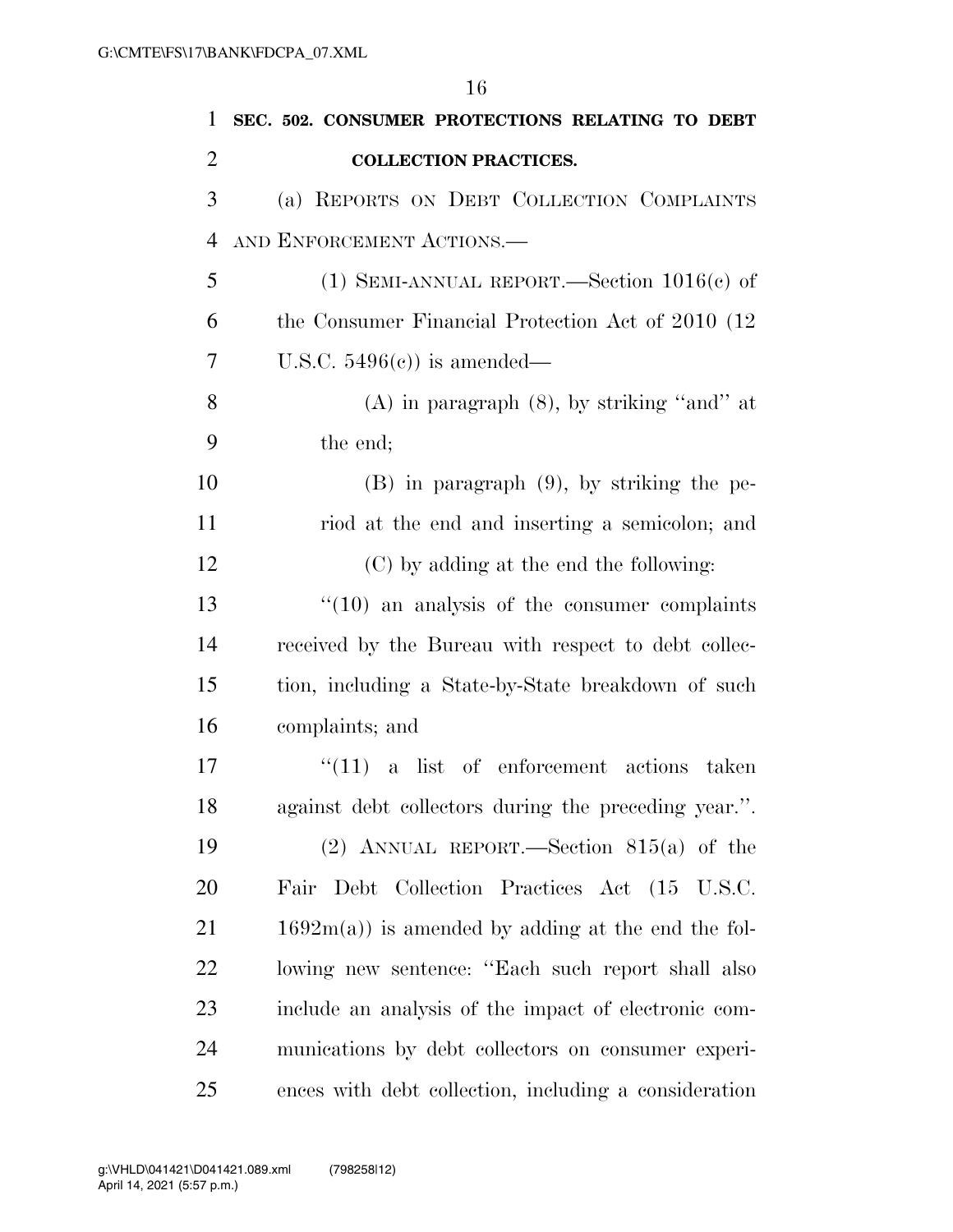of consumer complaints about the use of electronic communications in debt collection.''.

 (b) LIMITATION ON DEBT COLLECTION RULES.— Section 1022 of the Consumer Financial Protection Act of 2010 (12 U.S.C. 5512) is amended by adding at the end the following:

 ''(e) LIMITATION ON DEBT COLLECTION RULES.— The Director may not issue any rule with respect to debt collection that allows a debt collector to send unlimited email and text messages to a consumer.''.

 (c) PROTECTION OF CONSUMERS FROM UNLIMITED TEXTS AND EMAILS USED IN DEBT COLLECTION.—Sec- tion 806 of the Fair Debt Collection Practices Act (15 U.S.C. 1692d) is amended by adding at the end the fol-lowing new paragraph:

 ''(7) Contacting the consumer electronically (in- cluding by email or text message) without consent of the consumer to communicate via that method, after such consent has been withdrawn, or more fre- quently than the consumer consents to be con-21 tacted.".

22 (d) ENSURING CONSUMERS RECEIVE NOTICE OF DEBT COLLECTION PROTECTIONS.—Section 809(a) of the Fair Debt Collection Practices Act (15 U.S.C. 1692g(a)) is amended in the matter preceding paragraph (1)—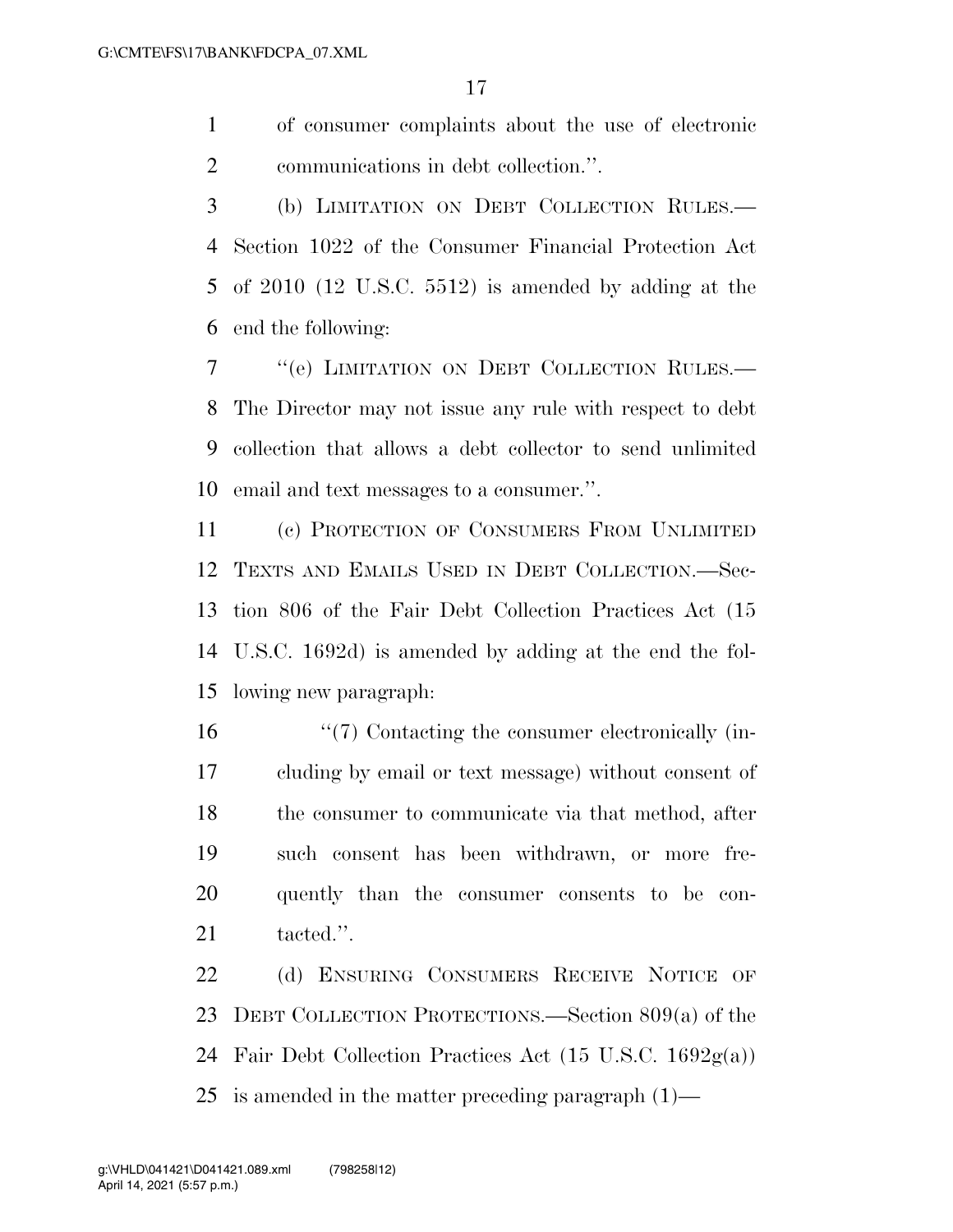| $\mathbf{1}$   | (1) by striking "Within five days" and all that                   |
|----------------|-------------------------------------------------------------------|
| $\overline{2}$ | follows through "debt," and inserting the following:              |
| 3              | "NOTICE OF DEBT; CONTENTS.—Within five days                       |
| $\overline{4}$ | after the initial communication with a consumer in                |
| 5              | connection with the collection of any debt,"; and                 |
| 6              | $(2)$ by striking ", unless the following informa-                |
| 7              | tion is contained in the initial communication or the             |
| 8              | consumer has paid the debt,".                                     |
| 9              | (e) IMPROVED LIMITATIONS ON DEBT COLLECTION                       |
| 10             | RULES.—Section 814(d) of the Fair Debt Collection Prac-           |
| 11             | tices Act $(15 \text{ U.S.C. } 1692l(d))$ is amended by adding at |
| 12             | the end the following: "Such rules—                               |
| 13             | " $(1)$ may not allow a debt collector to send un-                |
| 14             | limited electronic communications to a consumer;                  |
| 15             | $\lq(2)$ shall require debt collectors to obtain con-             |
| 16             | sent directly from consumers before contacting them               |
| 17             | using a method other than by postal mail or by                    |
| 18             | phone;                                                            |
| 19             | $(3)$ may not waive the requirements of the                       |
| 20             | Electronic Signatures in Global and National Com-                 |
| 21             | merce Act $(15 \text{ U.S.C. } 7001 \text{ et seq.});$ and        |
| 22             | $(4)$ shall allow consumers to opt out of any                     |
| 23             | method of communication that the debt collector                   |
| 24             | uses to communicate with consumers, including a                   |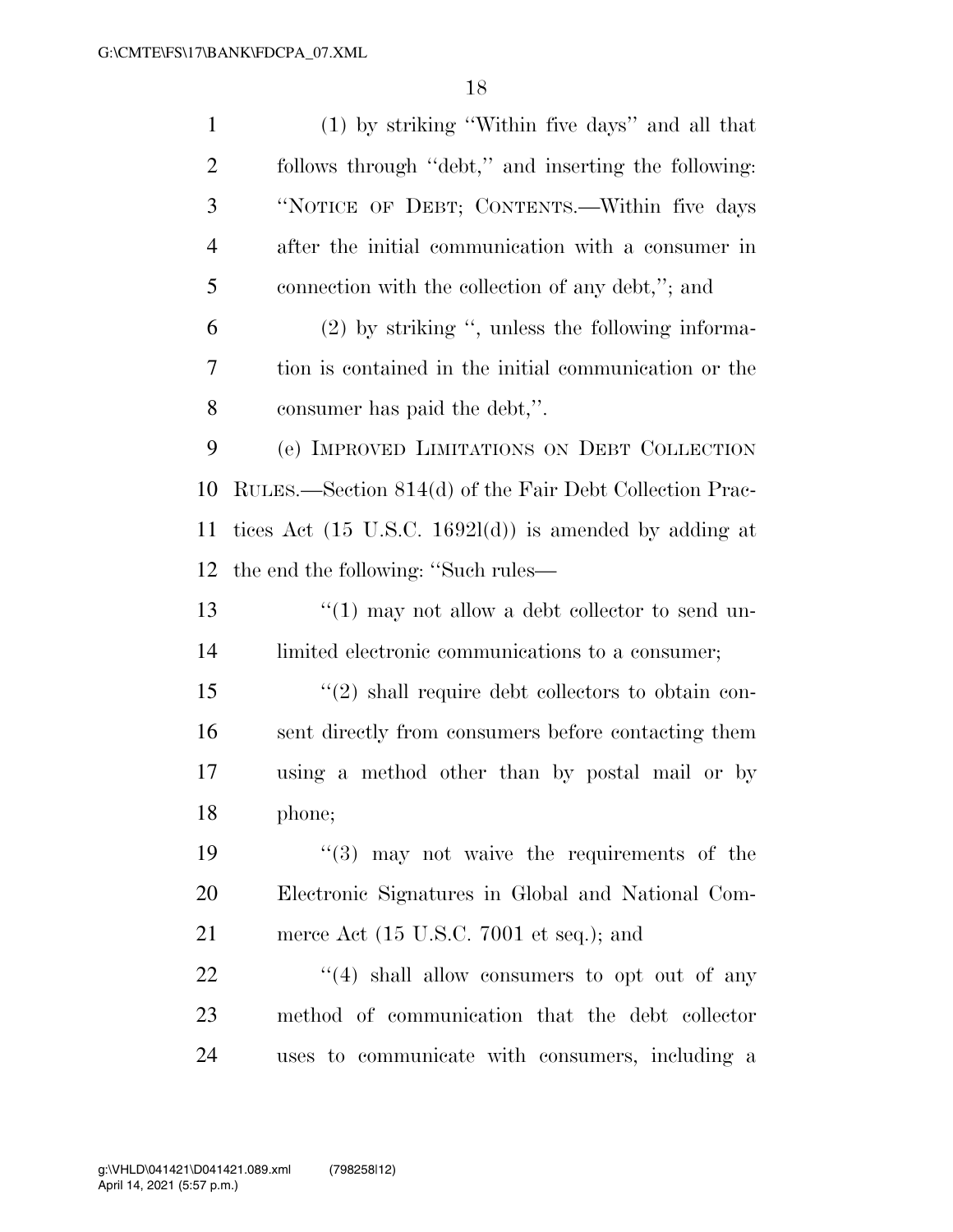| $\mathbf{1}$   | method for which such consumer had given prior        |
|----------------|-------------------------------------------------------|
| $\overline{2}$ | consent.".                                            |
| 3              | <b>TITLE VI-STOP DEBT</b>                             |
| $\overline{4}$ | <b>COLLECTION ABUSE ACT</b>                           |
| 5              | SEC. 601. SHORT TITLE.                                |
| 6              | This title may be cited as the "Stop Debt Collection" |
| 7              | Abuse Act of 2021".                                   |
| 8              | SEC. 602. DEFINITIONS.                                |
| 9              | Section 803 of the Fair Debt Collection Practices Act |
| 10             | $(15 \text{ U.S.C. } 1692a)$ is amended—              |
| 11             | $(1)$ in paragraph $(4)$ , by striking "facilitating" |
| 12             | collection of such debt for another" and inserting    |
| 13             | "collection of such debt";                            |
| 14             | $(2)$ by amending paragraph $(5)$ to read as fol-     |
| 15             | lows:                                                 |
| 16             | $\lq(5)$ The term 'debt' means any obligation or      |
| 17             | alleged obligation of a consumer—                     |
| 18             | "(A) to pay money arising out of a trans-             |
| 19             | action in which the money, property, insurance        |
| 20             | or services which are the subject of the trans-       |
| 21             | action are primarily for personal, family, or         |
| 22             | household purposes, whether or not such obliga-       |
| 23             | tion has been reduced to judgment;                    |
| 24             | " $(B)$ to pay a loan, overpayment, fine, pen-        |
| 25             | alty, restitution, fee, or other money currently      |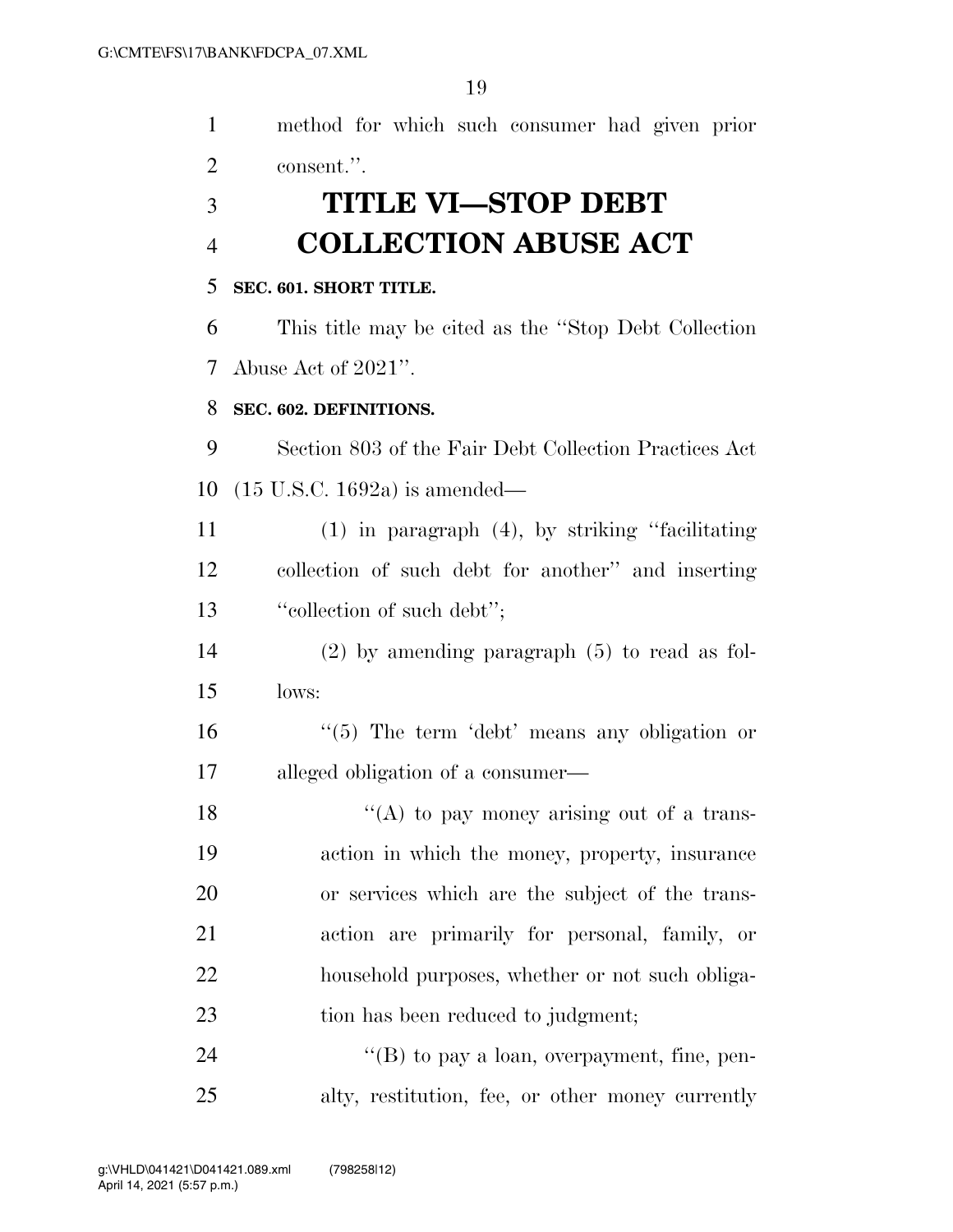| $\mathbf{1}$   | or originally owed to or guaranteed by a Fed-         |
|----------------|-------------------------------------------------------|
| $\overline{2}$ | eral or State government, including any courts        |
| 3              | or agencies; or                                       |
| $\overline{4}$ | "(C) which is secured by real or personal             |
| 5              | property that is used or was obtained primarily       |
| 6              | for personal, family, or household purposes,          |
| 7              | where such property is subject to forfeiture or       |
| 8              | repossession upon nonpayment of the obligation        |
| 9              | or alleged obligation."; and                          |
| 10             | $(3)$ in paragraph $(6)$ —                            |
| 11             | $(A)$ by redesignating subparagraphs $(A)$            |
| 12             | through $(F)$ as clauses (i) through $(vi)$ , respec- |
| 13             | tively;                                               |
| 14             | (B) in clause (iii), as so redesignated, by           |
| 15             | inserting "(not including an independent con-         |
| 16             | tractor)" after "any State";                          |
| 17             | (C) by amending clause (vi), as so redesig-           |
| 18             | nated, to read as follows:                            |
| 19             | "(vi) any person collecting or attempting             |
| 20             | to collect any debt owed or due or asserted to        |
| 21             | be owed or due another to the extent such ac-         |
| 22             | tivity-                                               |
| 23             | $\lq\lq$ is incidental to a bona fide fidu-           |
| 24             | ciary obligation or a bona fide escrow ar-            |
| 25             | rangement;                                            |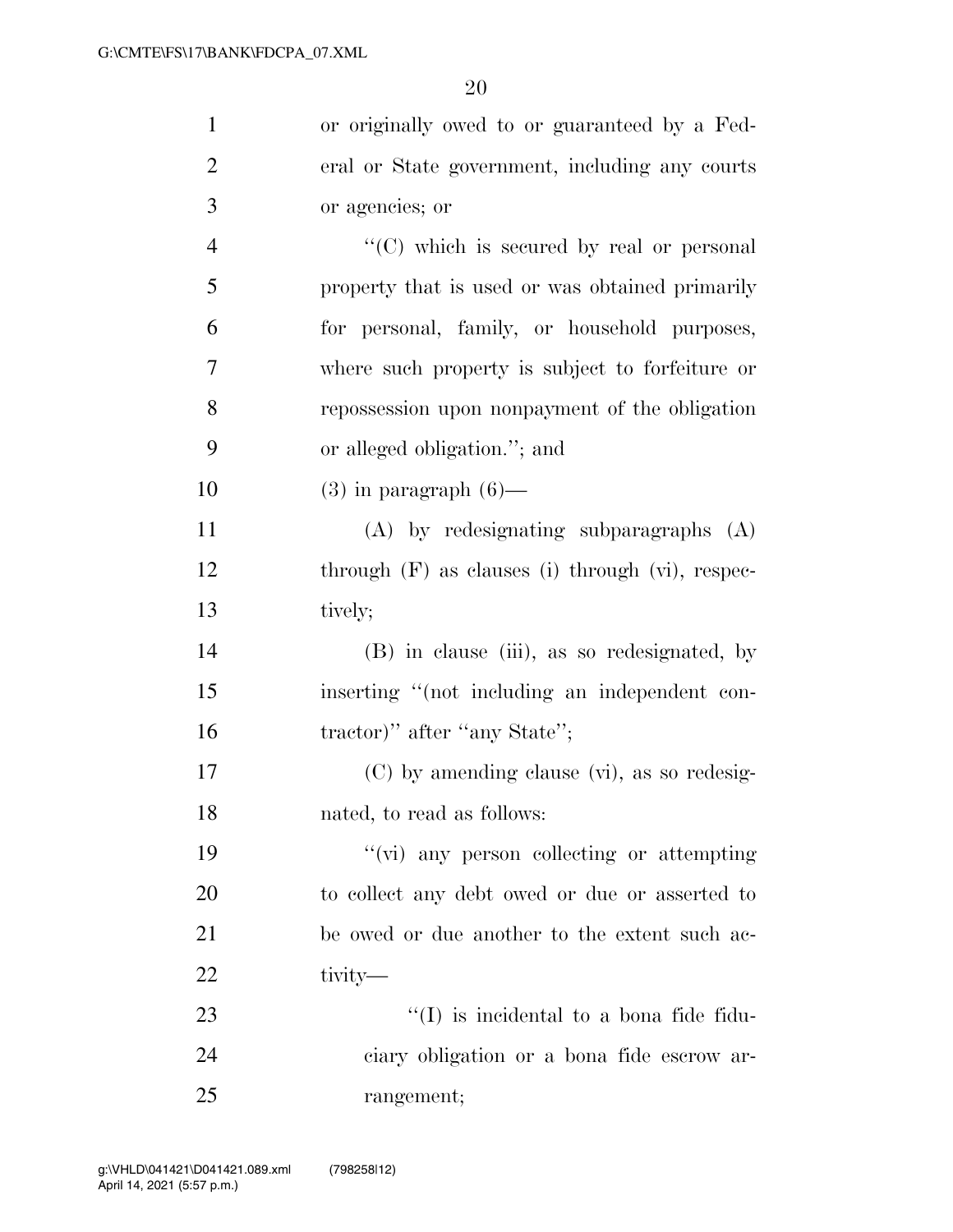| $\mathbf{1}$   | "(II) concerns a debt which was origi-               |
|----------------|------------------------------------------------------|
| $\overline{2}$ | nated by such person;                                |
| 3              | "(III) concerns a debt which was not                 |
| $\overline{4}$ | in default at the time it was obtained by            |
| 5              | such person; or                                      |
| 6              | $\lq\lq (IV)$ concerns a debt obtained by            |
| 7              | such person as a secured party in a com-             |
| 8              | mercial credit transaction involving the             |
| 9              | creditor.";                                          |
| 10             | (D) by striking the first and second sen-            |
| 11             | tences and inserting the following:                  |
| 12             | $\cdot\cdot(6)$ (A) The term 'debt collector' means— |
| 13             | "(i) any person who uses any instrumen-              |
| 14             | tality of interstate commerce or the mails in        |
| 15             | any business the principal purpose of which is       |
| 16             | the collection of any debts;                         |
| 17             | "(ii) any person who regularly collects or           |
| 18             | attempts to collect, directly or indirectly, by the  |
| 19             | person's own means or by hiring another debt         |
| 20             | collector, debts owed or due or asserted to be       |
| 21             | owed or due another or that have been obtained       |
| 22             | by assignment or transfer from another;              |
| 23             | ``(iii)<br>any person who regularly collects         |
| 24             | debts currently or originally owed or allegedly      |
| 25             | owed to a Federal or State agency or court; or       |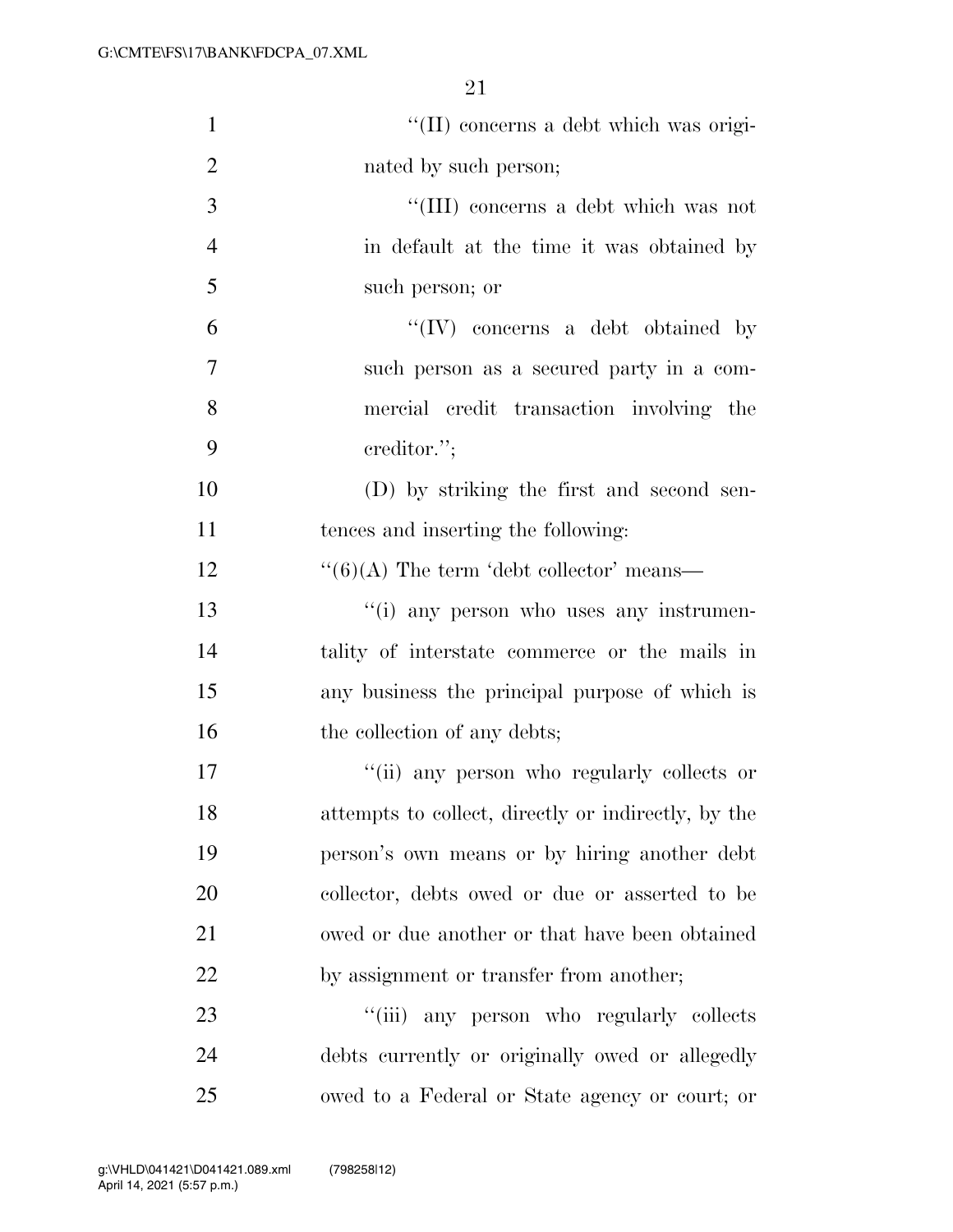| $\mathbf{1}$   | "(iv) notwithstanding subparagraph                           |
|----------------|--------------------------------------------------------------|
| $\overline{2}$ | $(B)(vi)$ , any creditor who in the process of col-          |
| 3              | lecting debts of such creditor, uses another                 |
| $\overline{4}$ | name that would indicate that a third person is              |
| 5              | collecting or attempting to collect such debts.";            |
| 6              | and                                                          |
| 7              | (E) in the fourth sentence, by striking                      |
| 8              | "The term does not" and inserting the fol-                   |
| 9              | lowing:                                                      |
| 10             | "(B) The term does not".                                     |
| 11             | SEC. 603. DEBT COLLECTION PRACTICES FOR DEBT COL-            |
| 12             | LECTORS HIRED BY FEDERAL AGENCIES.                           |
| 13             | (a) IN GENERAL.—The Fair Debt Collection Prac-               |
|                |                                                              |
| 14             | tices Act (15 U.S.C. 1692 et seq.) is amended by inserting   |
| 15             | after section $812$ (15 U.S.C. 1692j) the following:         |
| 16             | "§812A. Debt collection practices for debt collectors        |
| 17             | hired by Federal agencies                                    |
| 18             | "(a) LIMITATION ON TIME TO TURN DEBT OVER TO                 |
| 19             | DEBT COLLECTOR.—A Federal agency that is a creditor          |
| 20             | may sell or transfer a debt described in section $803(5)(B)$ |
| 21             | to a debt collector not earlier than 90 days after the date  |
| 22             | on which the obligation or alleged obligation becomes de-    |
| 23             | linquent or defaults.                                        |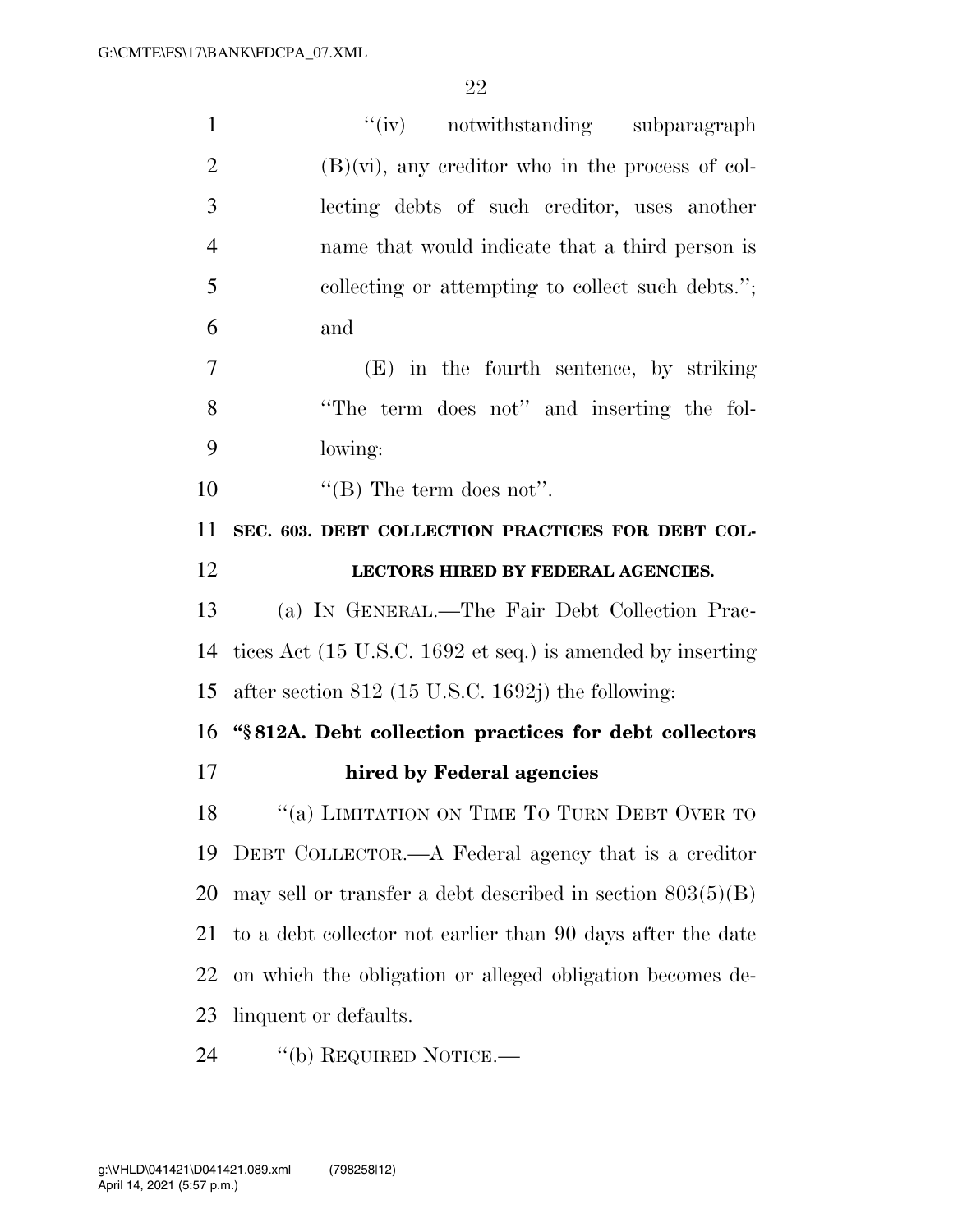$\frac{1}{1}$  In GENERAL.—Before transferring or sell-2 ing a debt described in section  $803(5)(B)$  to a debt collector or contracting with a debt collector to col- lect such a debt, a Federal agency shall notify the consumer not fewer than 3 times that the Federal agency will take such action.

7 "(2) FREQUENCY OF NOTIFICATIONS.—The second and third notifications described in para- graph (1) shall be made not less than 30 days after the date on which the previous notification is made.''.

 (b) CLERICAL AMENDMENT.—The table of contents for the Fair Debt Collection Practices Act is amended by inserting after the item relating to section 812 the fol-lowing:

''812A. Debt collection practices for debt collectors hired by Federal agencies.''.

### **SEC. 604. UNFAIR PRACTICES.**

 Section 808 of the Fair Debt Collection Practices Act (15 U.S.C. 1692f) is amended by striking paragraph (1) and inserting the following:

- 20  $\frac{1}{20}$  The collection of any amount (including any interest, fee, charge, or expense incidental to the principal obligation) unless—
- 23 "(A) such amount is expressly authorized by the agreement creating the debt or permitted by law; and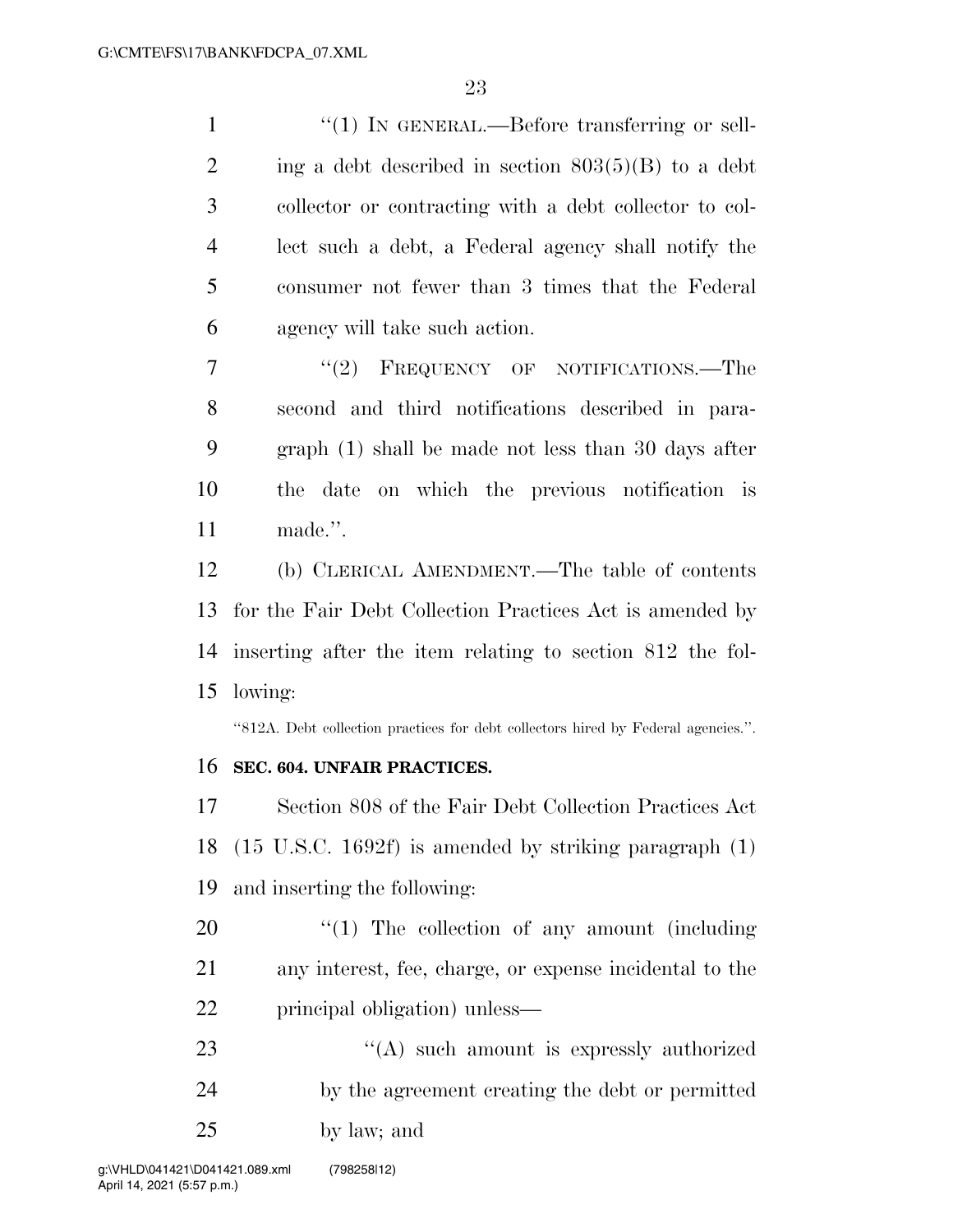| $\mathbf{1}$   | $\lq\lq (B)$ in the case of any amount charged by          |
|----------------|------------------------------------------------------------|
| $\overline{2}$ | a debt collector collecting a debt described in            |
| 3              | section $803(5)(B)$ , such amount is—                      |
| $\overline{4}$ | "(i) reasonable in relation to the ac-                     |
| 5              | tual costs of the collection;                              |
| 6              | "(ii) authorized by a contract between                     |
| $\tau$         | the debt collector and the Federal or State                |
| 8              | government; and                                            |
| 9              | $``(iii)$ not greater than 10 percent of                   |
| 10             | the amount collected by the debt col-                      |
| 11             | lector.".                                                  |
| 12             | SEC. 605. GAO STUDY AND REPORT.                            |
| 13             | (a) STUDY.—The Comptroller General of the United           |
| 14             | States shall commence a study on the use of debt collec-   |
| 15             | tors by Federal, State, and local government agencies, in- |
|                | $16$ cluding—                                              |
| 17             | (1) the powers given to the debt collectors by             |
| 18             | Federal, State, and local government agencies;             |
| 19             | $(2)$ the contracting process that allows a Fed-           |
| 20             | eral, State, or local government agency to award           |
| 21             | debt collection to a certain company, including the        |
| 22             | selection process;                                         |
| 23             | (3) any fees charged to debtors in addition to             |
| 24             | principal and interest on the outstanding debt;            |
|                |                                                            |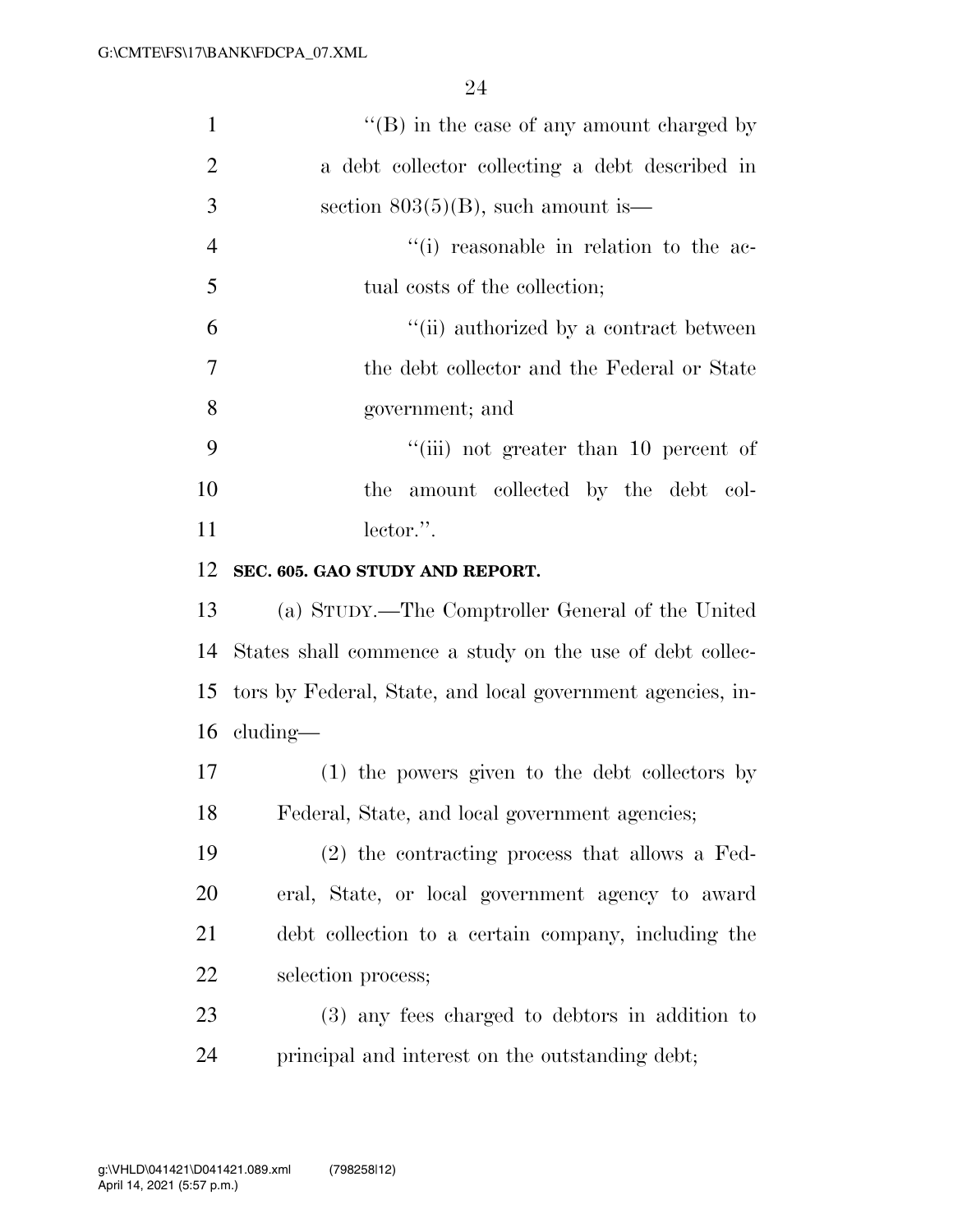| $\mathbf{1}$   | $(4)$ how the fees described in paragraph $(3)$              |
|----------------|--------------------------------------------------------------|
| $\overline{2}$ | vary from State to State;                                    |
| 3              | (5) consumer protection at the State level that              |
| $\overline{4}$ | offer recourse to those whom debts have been wrong-          |
| 5              | fully attributed;                                            |
| 6              | $(6)$ the revenues received by debt collectors               |
| 7              | from Federal, State, and local government agencies;          |
| 8              | (7) the amount of any revenue sharing agree-                 |
| 9              | ments between debt collectors and Federal, State,            |
| 10             | and local government agencies;                               |
| 11             | (8) the difference in debt collection procedures             |
| 12             | across geographic regions, including the extent to           |
| 13             | which debt collectors pursue court judgments to col-         |
| 14             | lect debts;                                                  |
| 15             | (9) information regarding the amount collected               |
| 16             | by Federal, State, and local government agencies             |
| 17             | through debt collectors, including the total amount          |
| 18             | and the percentage of the amount referred to the             |
| 19             | debt collectors;                                             |
| 20             | $(10)$ the full cost of outsourcing collection to            |
| 21             | debt collectors;                                             |
| 22             | (11) government agency oversight of debt col-                |
| 23             | lectors to ensure that the rights of a consumer (as          |
| 24             | defined in section $803(3)$ of the Fair Debt Collection      |
| 25             | Practices Act $(15 \text{ U.S.C. } 1692a(3)))$ are protected |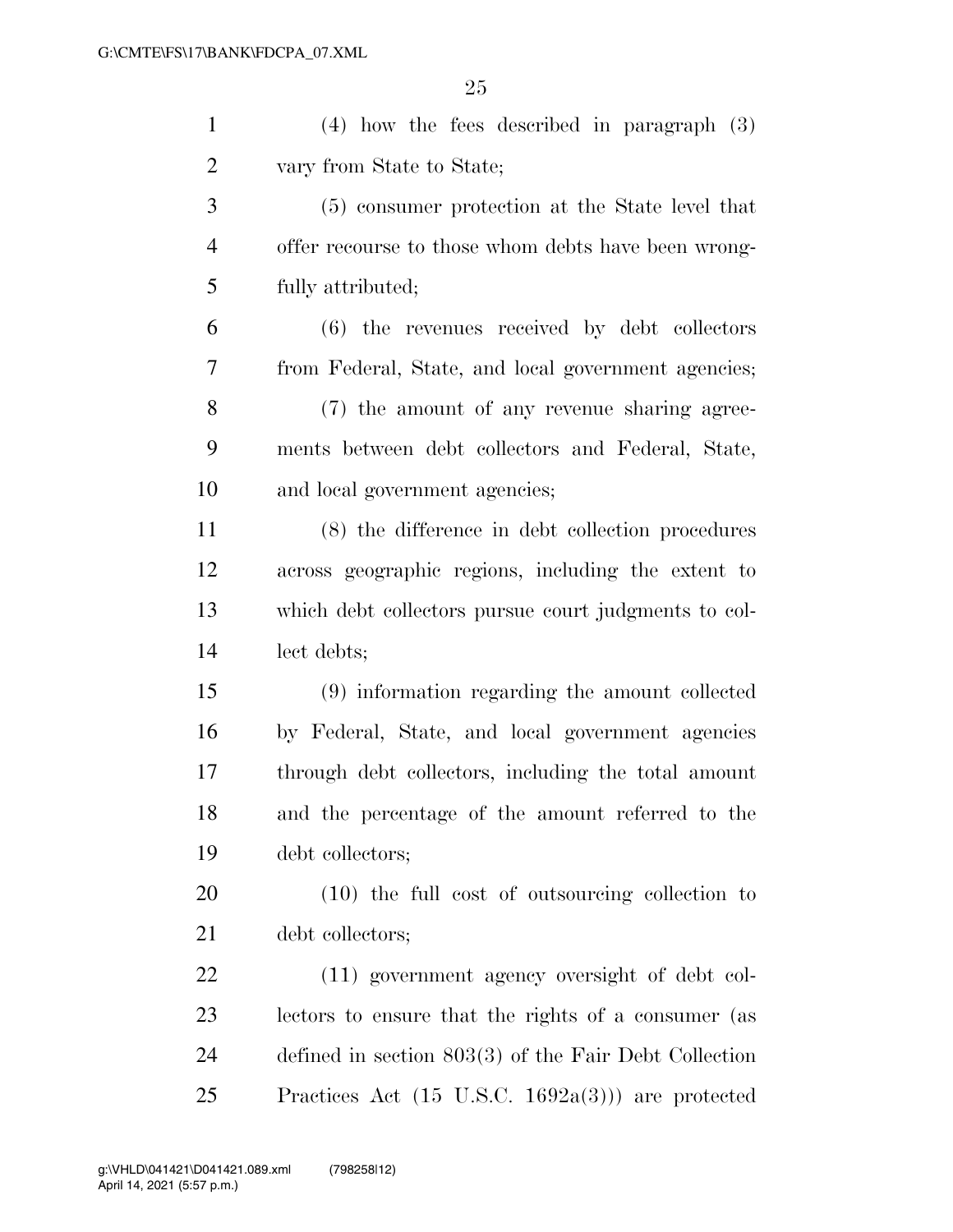and that any debt relief and payment options legally available to consumers is effectively communicated and made available;

 (12) the extent to which Federal, State, and local contracts with debt collectors reflect or omit ef- fective measures to encourage debt collectors to align their practices with public policy concerns (in- cluding relief for consumers experiencing financial hardship) beyond maximizing debt collection;

 (13) the extent to which debt collectors induce payment through use or threat of adverse govern- ment actions, such as arrest warrants or suspension of licenses or vehicle registration; and

 (14) demographic data, including race and in- come information, regarding the individuals subject to private collection of debts owed to government en-tities.

 (b) REPORT.—Not later than one year after the date of enactment of this Act, the Comptroller General of the United States shall submit to Congress a report on the completed study required under subsection (a).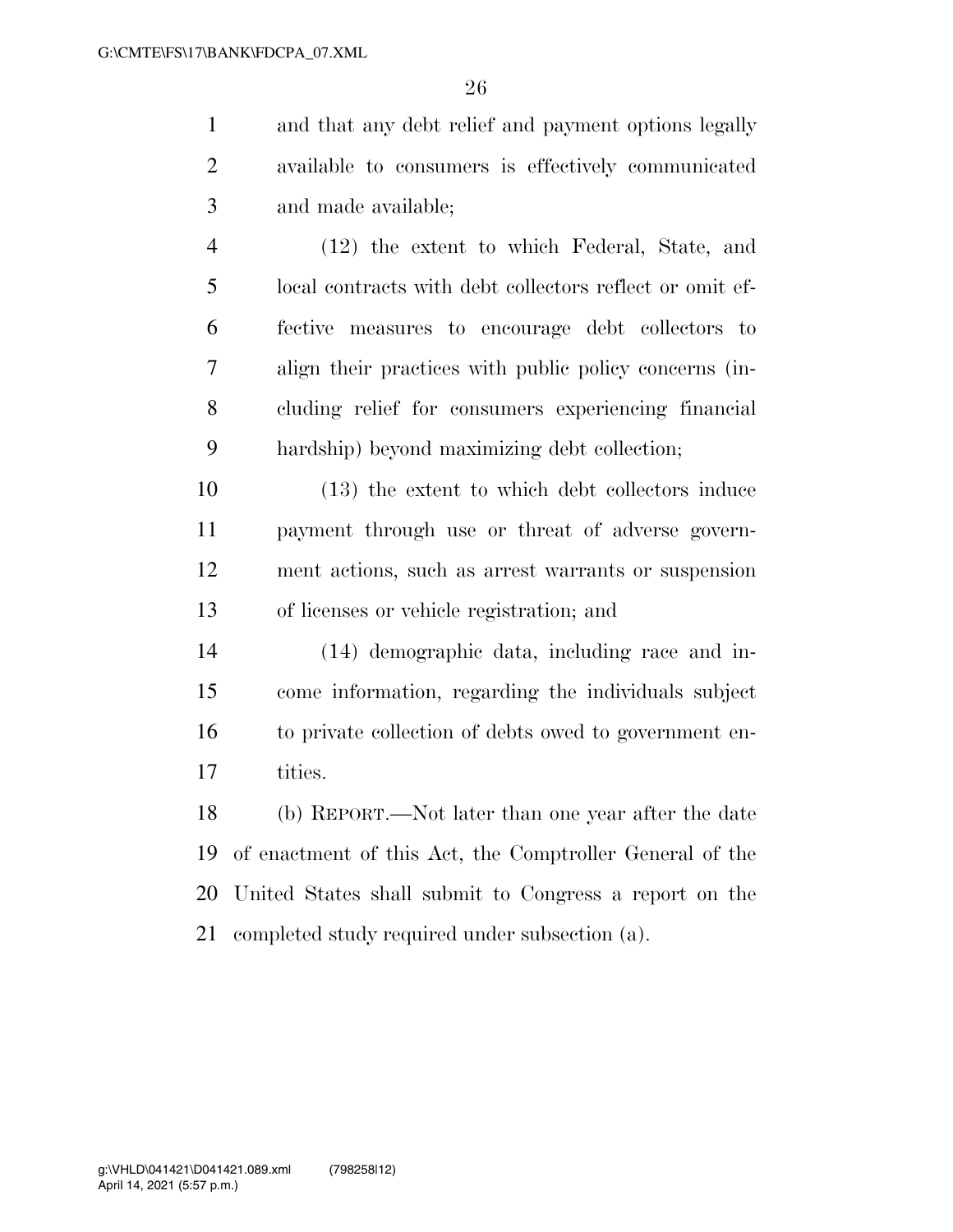# **TITLE VII—DEBT COLLECTION PRACTICES HARMONIZATION ACT**

### **SEC. 701. SHORT TITLE.**

 This title may be cited as the ''Debt Collection Prac-tices Harmonization Act''.

### **SEC. 702. AWARD OF DAMAGES.**

 (a) ADDITIONAL DAMAGES INDEXED FOR INFLA-TION.—

 (1) IN GENERAL.—Section 813 of the Fair Debt Collection Practices Act (15 U.S.C. 1692k) is amended—

13 (A) in subsection  $(a)(2)$ —

14 (i) in subparagraph (A), by striking "; or'' and inserting the following: ''with re- spect to any one action taken by a debt collector in violation of this subchapter; or'';

19 (ii) in subparagraph (B)(ii), by strik- ing ''or 1 per centum of the net worth of the debt collector; and'' and inserting the 22 following: "or 5 percent of the gross an-23 nual revenue of the debt collector: and":

 (B) in subsection (b), by inserting ''the maximum amount of statutory damages at the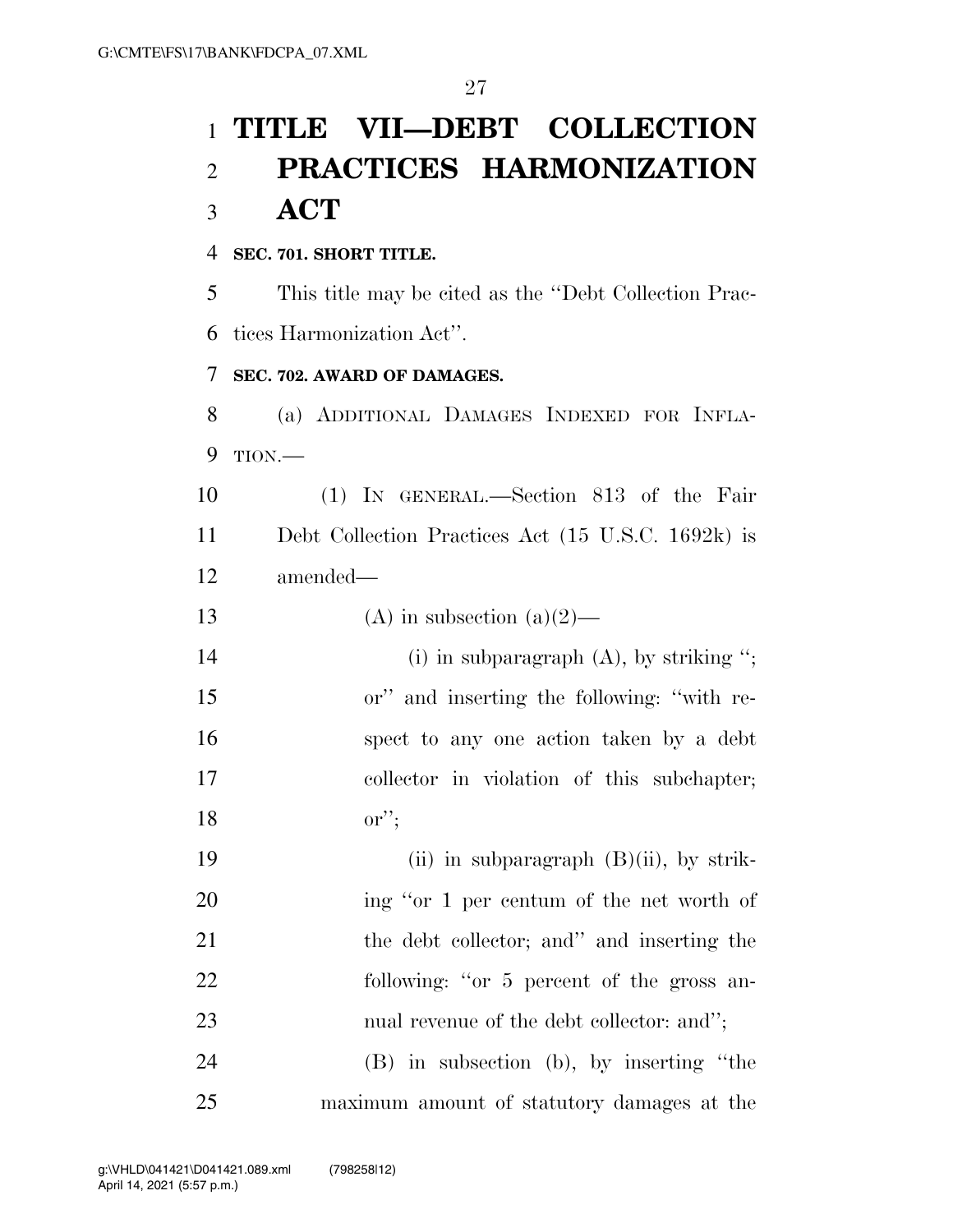| $\mathbf{1}$   | time of noncompliance," before "the frequency"             |
|----------------|------------------------------------------------------------|
|                |                                                            |
| $\overline{2}$ | each place it appears; and                                 |
| 3              | (C) by adding at the end the following:                    |
| $\overline{4}$ | "(f) ADJUSTMENT FOR INFLATION.—                            |
| 5              | "(1) INITIAL ADJUSTMENT.—Not later than $90$               |
| 6              | days after the date of the enactment of this sub-          |
| 7              | section, the Bureau shall provide a percentage in-         |
| 8              | crease (rounded to the nearest multiple of \$100 or        |
| 9              | $$1,000$ , as applicable) in the amounts set forth in      |
| 10             | this section equal to the percentage by which—             |
| 11             | "(A) the Consumer Price Index for All                      |
| 12             | Urban Consumers (all items, United States city             |
| 13             | average) for the 12-month period ending on the             |
| 14             | June 30 preceding the date on which the per-               |
| 15             | centage increase is provided, exceeds                      |
| 16             | "(B) the Consumer Price Index for the $12$ -               |
| 17             | month period preceding January 1, 1978.                    |
| 18             | "(2) ANNUAL ADJUSTMENTS.—With respect to                   |
| 19             | any fiscal year beginning after the date of the in-        |
| 20             | crease provided under paragraph (1), the Bureau            |
| 21             | shall provide a percentage increase (rounded to the        |
| 22             | nearest multiple of $$100$ or $$1,000$ , as applicable) in |
| 23             | the amounts set forth in this section equal to the         |
| 24             | percentage by which—                                       |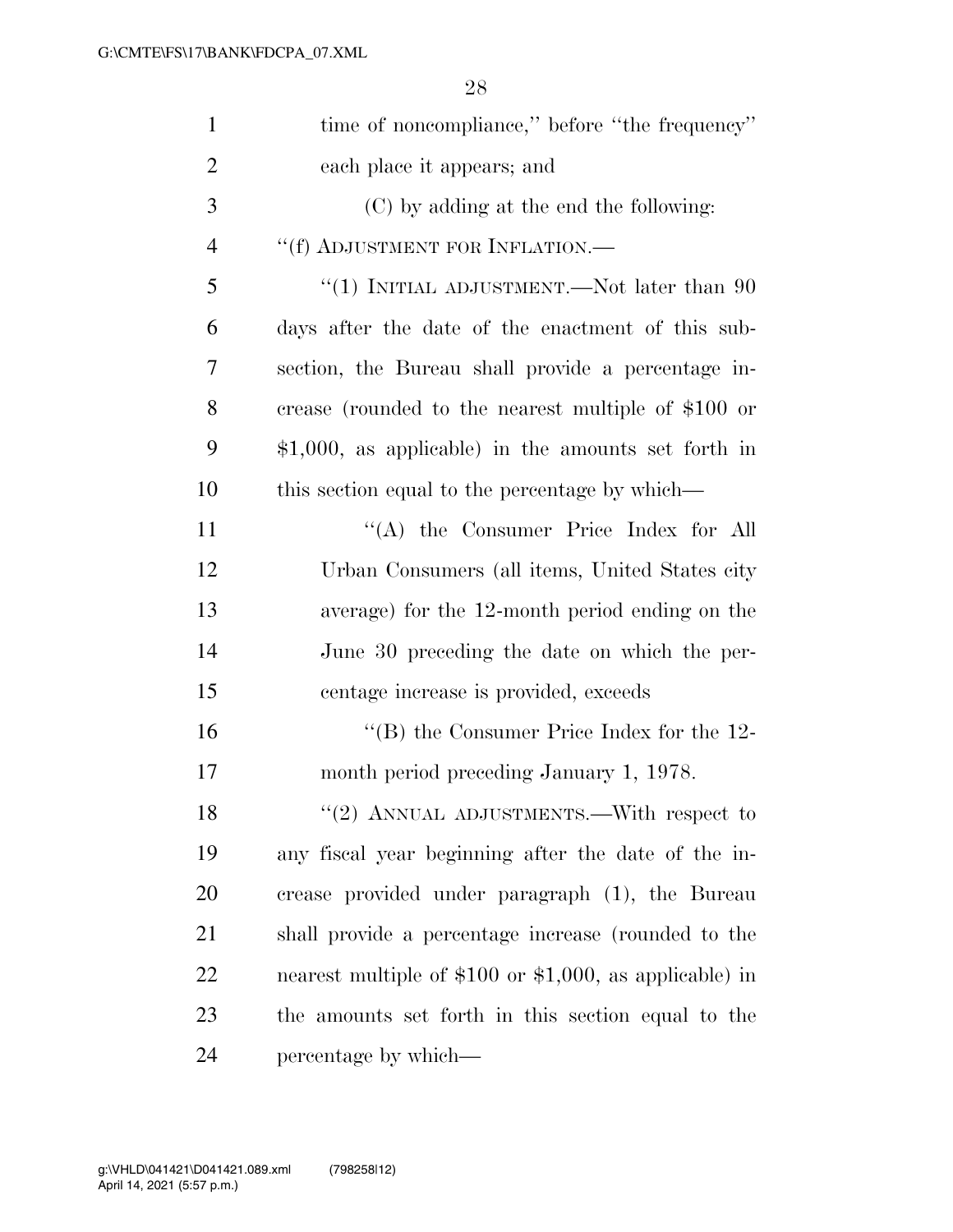| $\mathbf{1}$   | "(A) the Consumer Price Index for All                                   |
|----------------|-------------------------------------------------------------------------|
| $\overline{2}$ | Urban Consumers (all items, United States city                          |
| 3              | average) for the 12-month period ending on the                          |
| $\overline{4}$ | June 30 preceding the beginning of the fiscal                           |
| 5              | year for which the increase is made, exceeds                            |
| 6              | "(B) the Consumer Price Index for the $12$ -                            |
| 7              | month period preceding the 12-month period                              |
| 8              | described in subparagraph $(A)$ .".                                     |
| 9              | (2) APPLICABILITY.—The increases made under                             |
| 10             | section 813(f) of the Fair Debt Collection Practices                    |
| 11             | Act, as added by paragraph $(1)(C)$ of this sub-                        |
| 12             | section, shall apply with respect to failures to comply                 |
| 13             | with a provision of such Act (15 U.S.C. 1601 et                         |
| 14             | seq.) occurring on or after the date of enactment of                    |
| 15             | this section.                                                           |
| 16             | (b) INJUNCTIVE RELIEF.—Section $813(d)$ of the Fair                     |
| 17             | Debt Collection Practices Act $(15 \text{ U.S.C. } 1692\text{k(d)})$ is |
| 18             | amended by adding at the end the following: "In a civil                 |
| 19             | action alleging a violation of this title, the court may                |
| 20             | award appropriate relief, including injunctive relief.".                |
| 21             | SEC. 703. PROHIBITION ON THE REFERRAL OF EMERGENCY                      |
| 22             | INDIVIDUAL ASSISTANCE DEBT.                                             |
| 23             | Chapter 3 of title 31, United States Code, is amend-                    |
| 24             | $ed$ —                                                                  |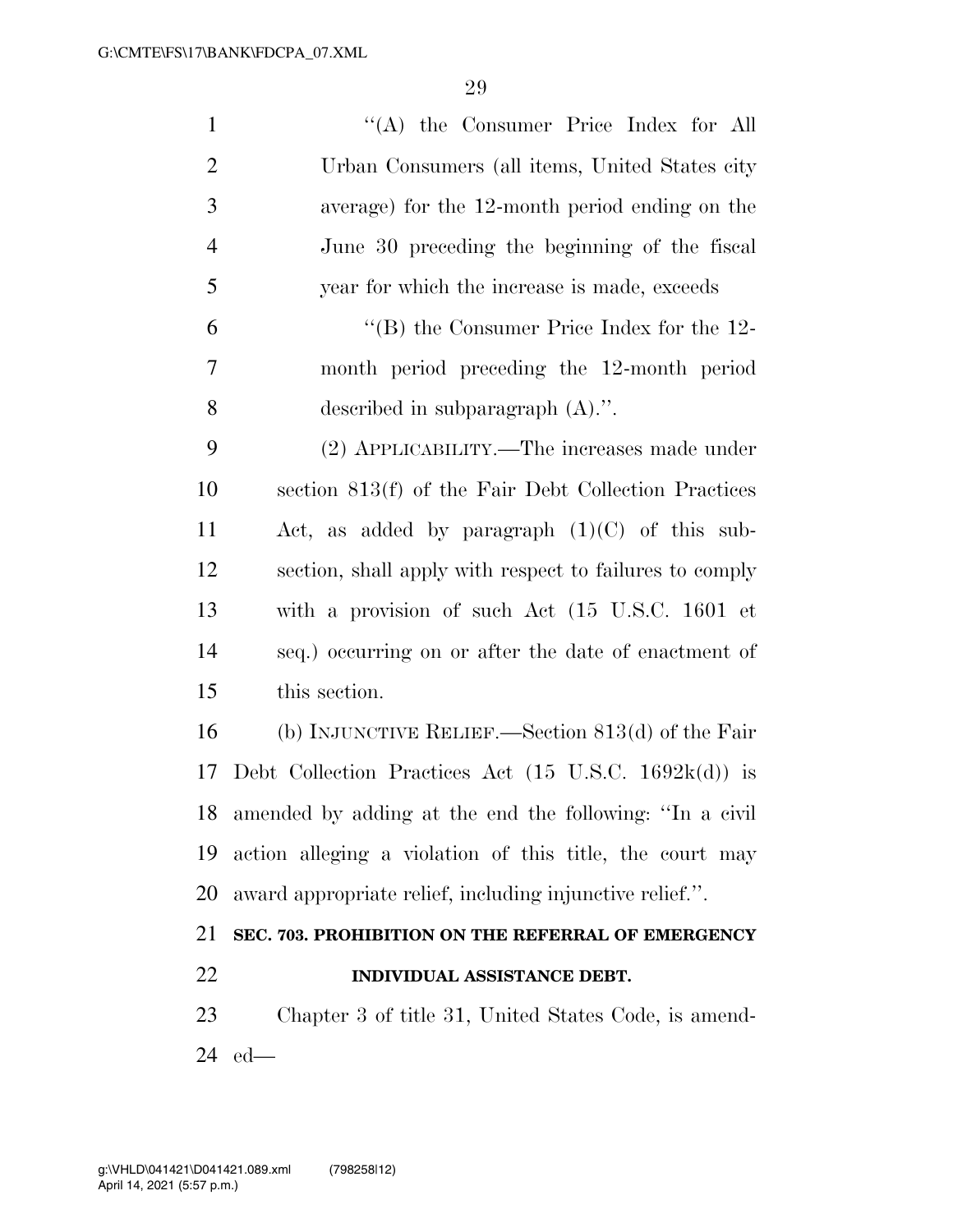(1) in subchapter II, by adding at the end the following:

## **''§ 334. Prohibition on the referral of emergency indi-vidual assistance debt**

 ''With respect to any assistance provided by the Fed- eral Emergency Management Agency to an individual or household pursuant to the Robert T. Stafford Disaster Re- lief and Emergency Assistance Act (42 U.S.C. 5122 et seq.), if the Secretary of the Treasury seeks to recoup any amount of such assistance because of an overpayment, the Secretary may not contract with any debt collector as de- fined in section 803(6) of the Fair Debt Collection Prac- tices Act (15 U.S.C. 1692a(6)) or other private party to collect such amounts, unless the overpayment occurred be- cause of fraud or deceit and the recipient of such assist- ance knew or should have known about such fraud or de-ceit.''; and

 (2) in the table of contents for such chapter, by inserting after the item relating to section 333 the following:

''334. Prohibition on the referral of emergency individual assistance debt.''.